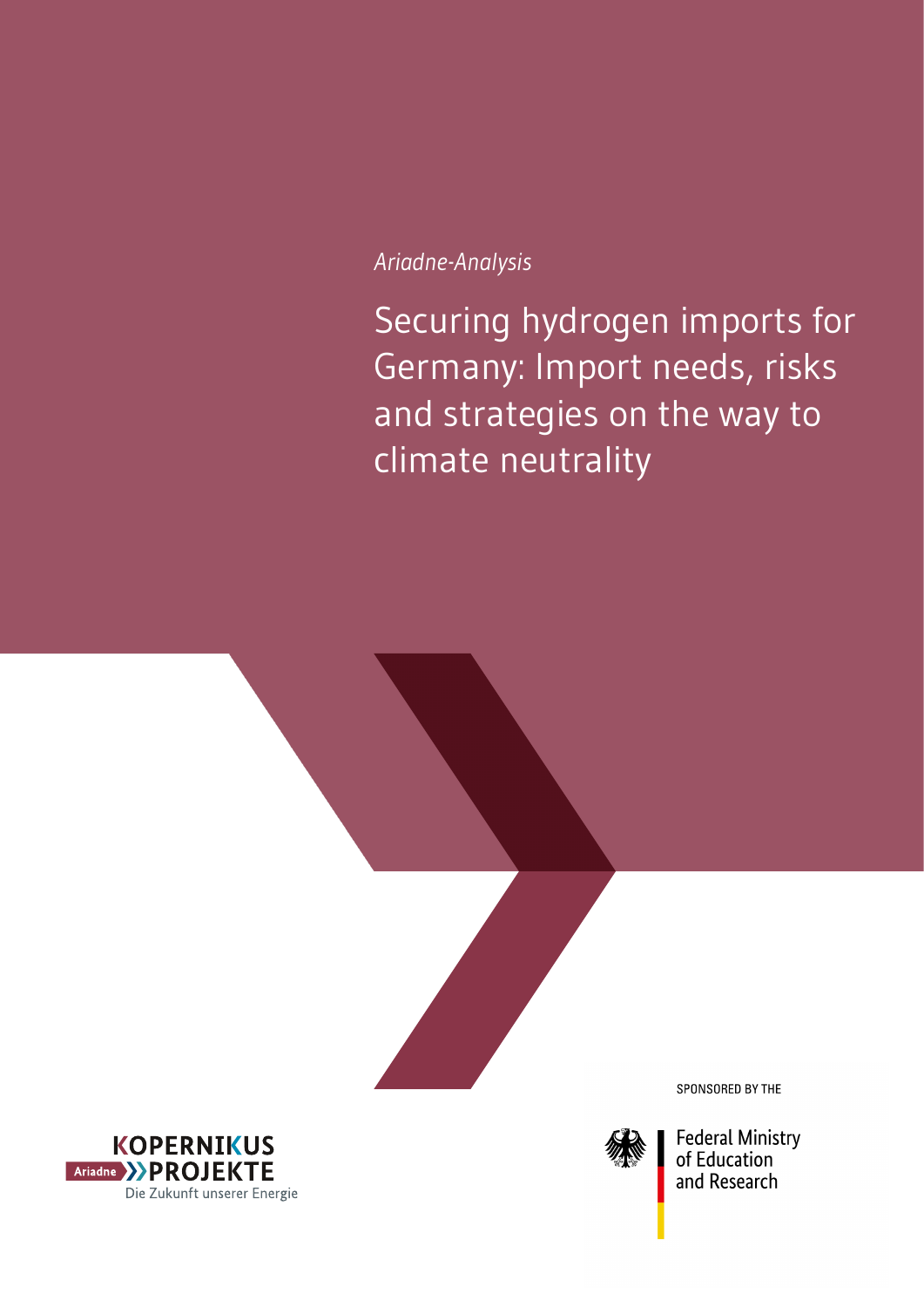#### **Authors**



» Raffaele Piria adelphi



» Jens Honnen adelphi



» Dr. Benjamin Pfluger Fraunhofer-Einrichtung für Energieinfrastrukturen und Geothermie IEG



» Dr. Falko Ueckerdt Potsdam-Insitut für Klim forschung



» Adrian Odenweller en<br>Potsdam-Insitut für Klima forschung

#### **Published by**

Kopernikus-Projekt Ariadne Potsdam-Institut für Klimafolgenforschung (PIK) Telegrafenberg A 31 14473 Potsdam

December 2021( German original) February 2022 (English adaptation) We thank Prof. Dr. Michèle Knodt for her thorough revision, helpful comments and suggestions.

This Ariadne analysis was prepared by the above-mentioned authors of the Ariadne consortium. It does not necessarily reflect the opinion of the entire Ariadne consortium or the funding agency. The content of the Ariadne publications is produced in the project independently of the Federal Ministry of Education and Research.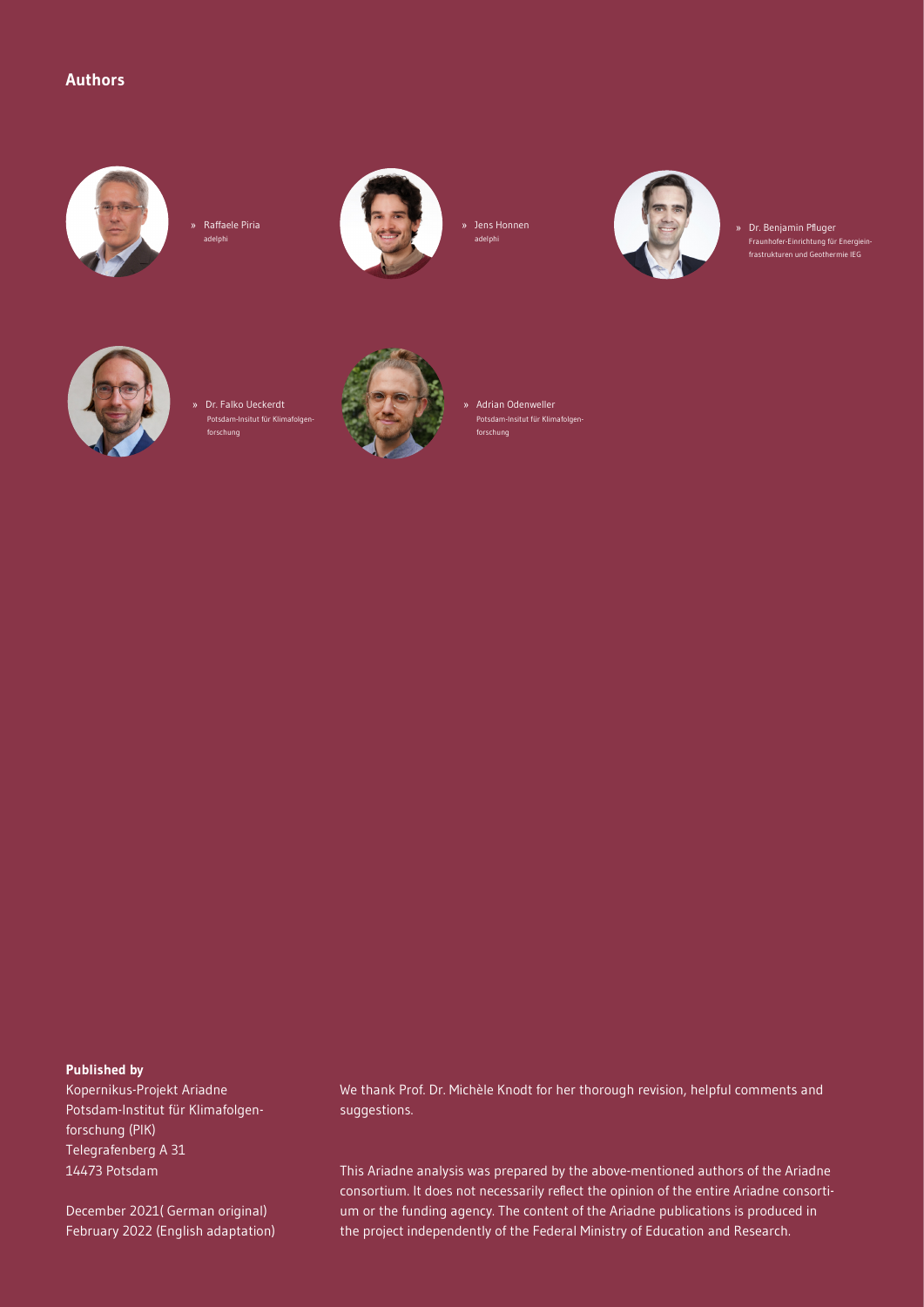# **Content**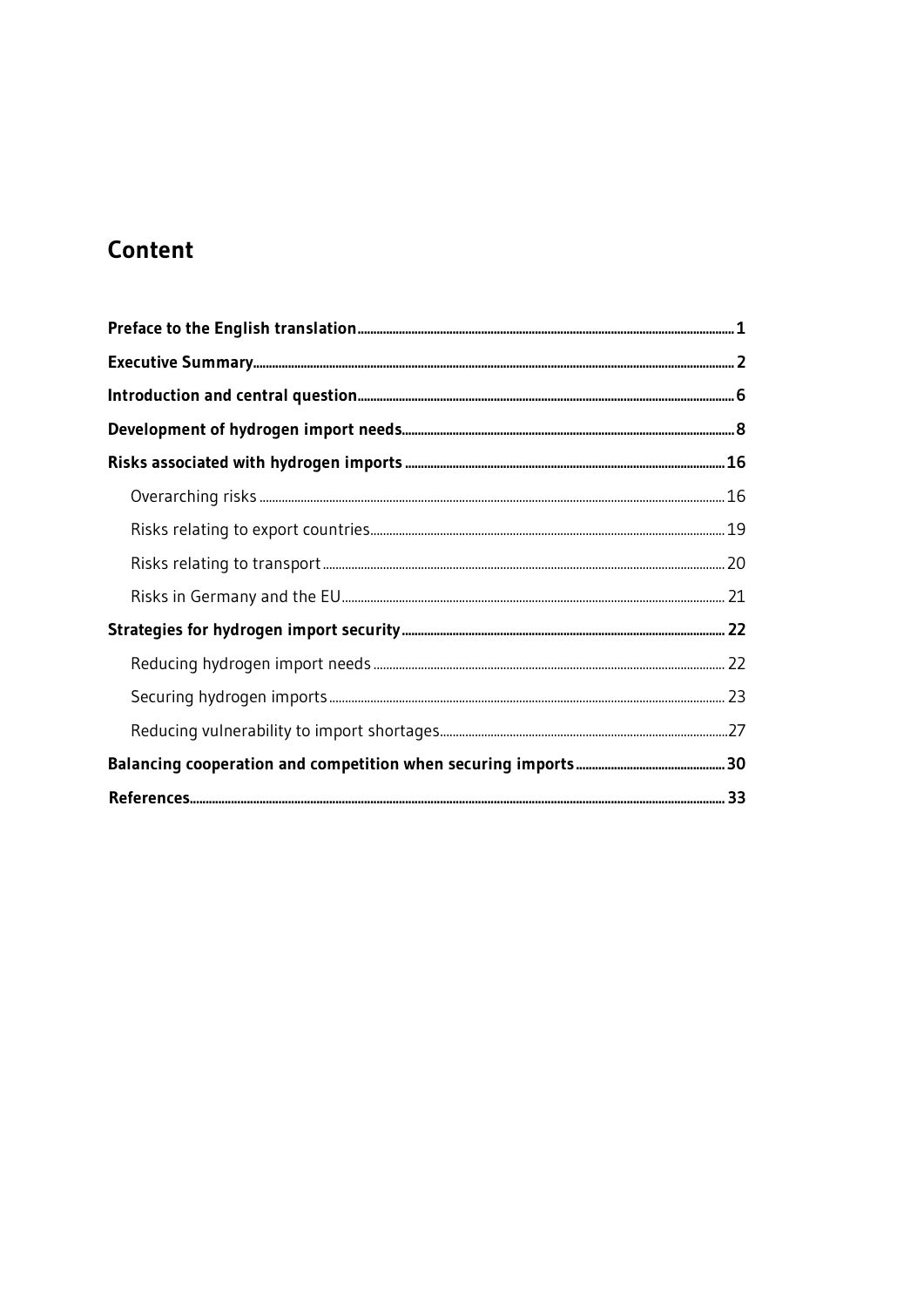## <span id="page-3-0"></span>**Preface to the English translation**

This paper is a slight adaptation of the German-language analysis "Wasserstoffimportsicherheit für Deutschland – Zeitliche Entwicklung, Risiken und Strategien auf dem Weg zur Klimaneutralität", published in December 2021. The analysis takes a close look at Germany's future need for hydrogen imports, hydrogen import-related risks as well as strategies to secure hydrogen imports.

The original version targets the German energy and foreign policy community as well as the broader public in Germany. Accordingly, it is written from a German point of view and based on data on Germany. By showcasing Germany, this English translation has the aim to provide relevant insights for other future hydrogen-importing countries on the way to climate neutrality. Most qualitative arguments concerning import risks and the strategies to manage them could also largely be applied to these countries. Further, the insights on the German debate provided in this paper may prove interesting to readers from abroad.

Under this premise, the Germany-focused scenarios have not been adapted in this English translation. Rather, the adaptations are limited to a few explanations aiming at explaining the context for certain assumptions or facts to a non-German public and, in certain cases, at discussing to which extent they might be applicable also to the EU or other future hydrogen-importing countries.

The paper has been produced in the Ariadne project, a research program funded by the German Federal Ministry for Education and Research as a part of the Kopernikus Research Initiative.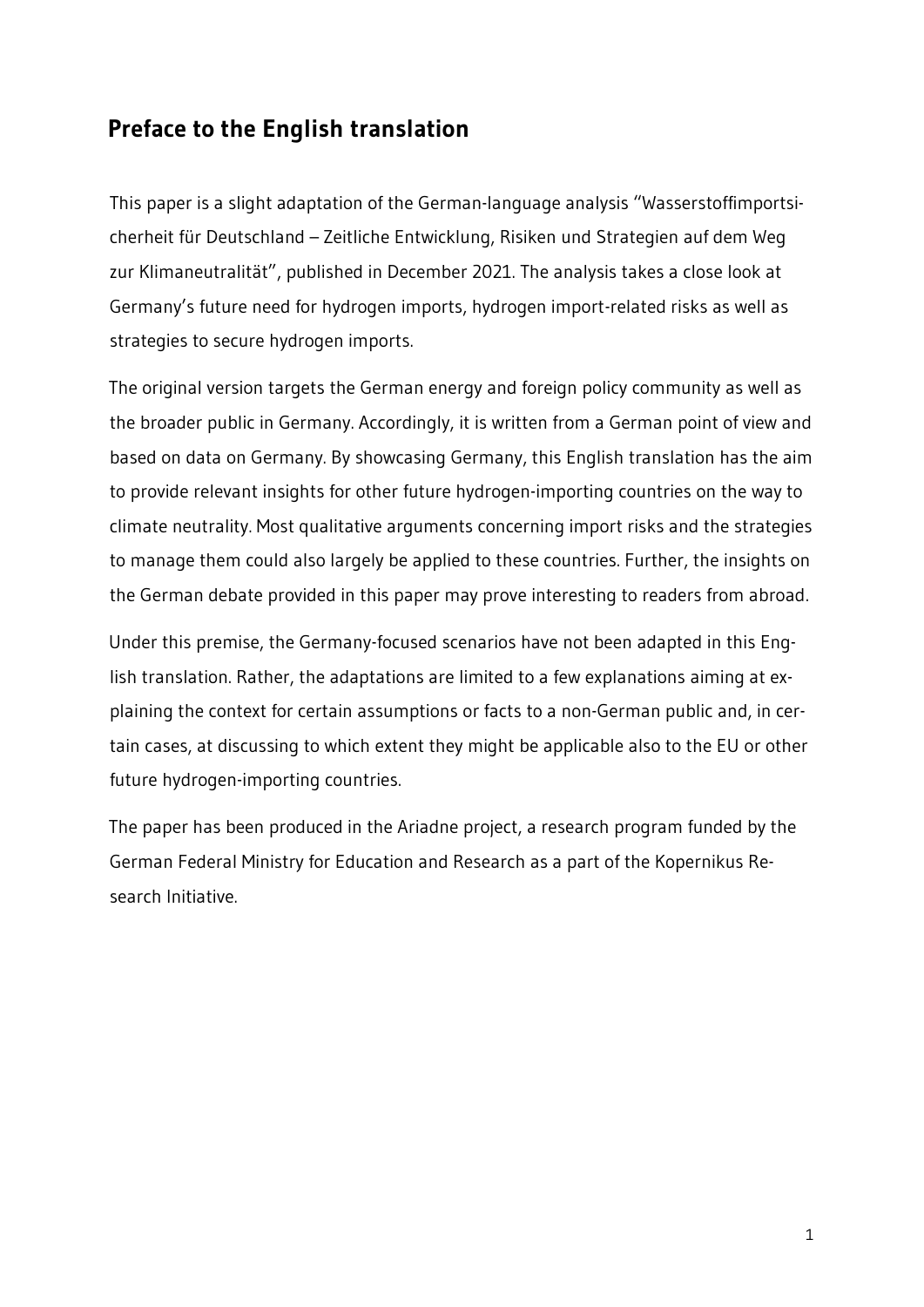### <span id="page-4-0"></span>**Executive Summary**

The objective of this analysis is to outline how Germany's need for hydrogen imports will develop over time, to define various risks associated with the import of hydrogen, and to develop strategic approaches to manage these risks. In this document, the term "hydrogen" will also refer to its derivative products.

Four simple scenarios are used to predict how **Germany's need for hydrogen imports will develop over time**. It is shown that Germany's overall need for energy imports will decline both proportionally and in absolute terms as the country progresses towards climate neutrality. The very large quantities of fossil fuels and uranium imported today will have to be replaced by significantly smaller quantities of climate-neutral energy, mostly consisting of hydrogen. How much energy countries such as Germany will have to import largely depends on their success in reducing energy demand, promoting direct electrification and deploying domestic renewables.

With time, the context for securing hydrogen imports will change considerably. Over the next few years, the hydrogen option will mostly be developed on the grounds of climate policy. For this purpose, initial supply channels will probably be established for the most part through bilateral agreements. At the same time, first hydrogen infrastructures will be built and preparations will be made for the development of a hydrogen market.

After 2030, when demand for hydrogen increases and the range of applications broadens, both the economy and society will become more vulnerable to possible hydrogen import shocks. On the other hand, the much greater vulnerability associated with fossil fuel imports will decrease. At the same time, with the successive dismantling of the fossil fuel infrastructure, the latter will be losing its function as a back-up in the case of hydrogen import disruptions. Meanwhile, the ramp-up of the international hydrogen economy will result in a more diversified import infrastructure and more liquid markets, which in turn will make hydrogen import risks easier to manage.

Hydrogen import security can be jeopardised by various **risks**. Besides the three overarching areas of *availability, affordability* and *sustainability* of imported hydrogen, further risks arise along the import chain. Risks associated with exporting countries include an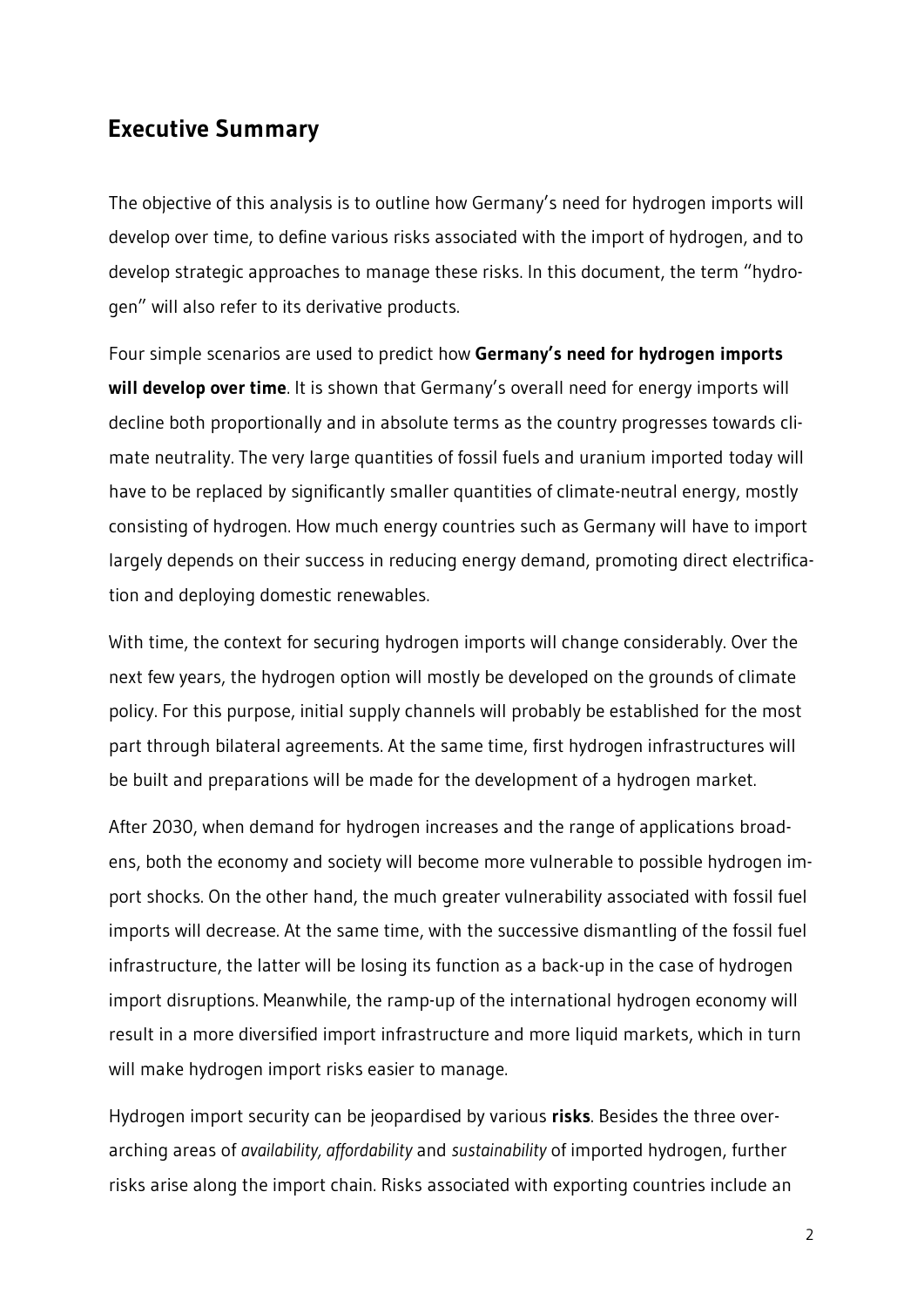insufficient *number of hydrogen-exporting countries and companies*, *political instability in exporting countries*, and *exporters becoming non-substitutable* due to an insufficiently diversified transport infrastructure or an inflexible hydrogen market. During transport, *transit risks* caused by domestic or international conflicts along the supply route as well as *transport risks* caused by technical or physical issues can arise. There is also a growing risk that hydrogen-importing countries such as Germany will be *unable to fully compensate for shortages of hydrogen imports*. Three factors determine the replaceability of hydrogen in the event of shortages: the availability of hydrogen storage, the options available for switching energy carriers at short notice, and the short-term scalability of domestic hydrogen production.

**Strategic measures for securing imports** divided into three categories are presented. Firstly, import risks could be reduced by *limiting demand for hydrogen imports*. This can be achieved by the reduction of overall energy demand through energy sufficiency (e.g. reducing motorised individual transport), energy efficiency (e.g. refurbishing buildings) and direct electrification (e.g. switching to electric mobility). Further means to limit the demand for hydrogen imports are the expansion of the domestic production of green hydrogen and the associated expansion of renewables. Secondly, the ramp-up of the hydrogen market must be boosted by setting ambitious, reliable climate and energy targets, offering investment incentives, establishing R&D programmes and making sufficient investments in hydrogen infrastructure, with the goal to secure the *availability, affordability and sustainability of hydrogen imports*. Additionally, foundations must be laid for the diversification of hydrogen import sources and transport routes; in terms of infrastructure (pipelines, ports of entry), market structures and trading relations. Appropriate standards and certification procedures must be developed to safeguard the sustainability of imports. Thirdly, preventive measures against import shortages, price shocks and critical situations, could include early import risk detection, the development of a strategic hydrogen reserve and holding domestic hydrogen production capacities on standby. Emergency plans must be developed for severe supply shortages.

In the end, this analysis tries striking a **balance between cooperation and competition between various countries** when it comes to securing hydrogen imports. If all future hydroge-importing countries implement the strategy outlined here, positive synergies will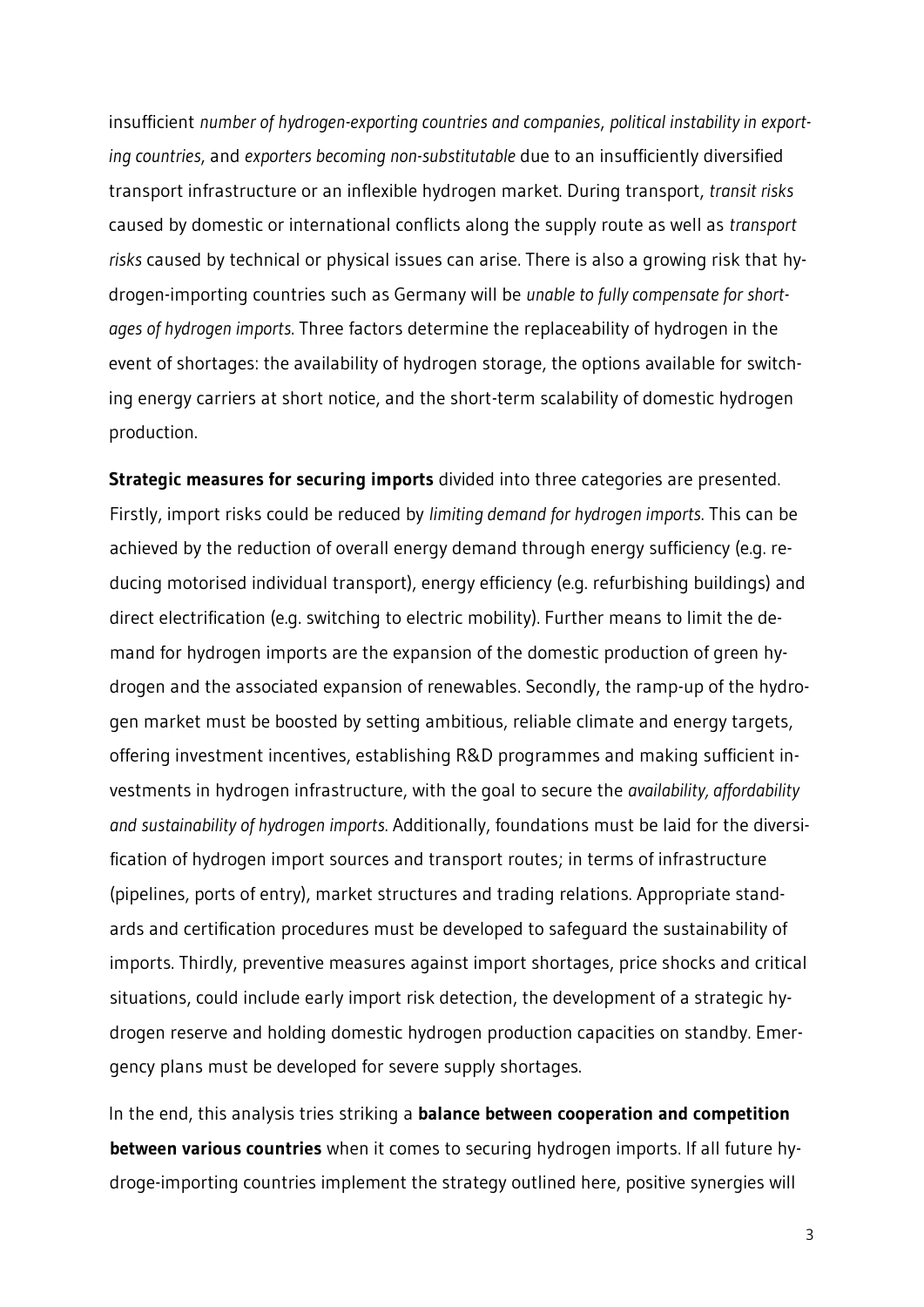arise when ramping up the market, preparing for crisis situations, and dealing with many aspects of securing imports. Conversely, the implementation of other strategic measures could give rise to competition between hydrogen-importing countries for the most affordable hydrogen sources. Given the urgent need for global decarbonisation, the success of a hydrogen-importing country which secures these scarce resources for itself and prevents access for others would be questionable if it meant that other countries had to continue to rely on emission-intensive energy. Rather than relying on international energy policy approaches from the oil age, then, Germany should – in the spirit of climate mitigation – pursue a cooperative approach to securing hydrogen imports, coordinating its activities with other importing countries and especially with EU member states.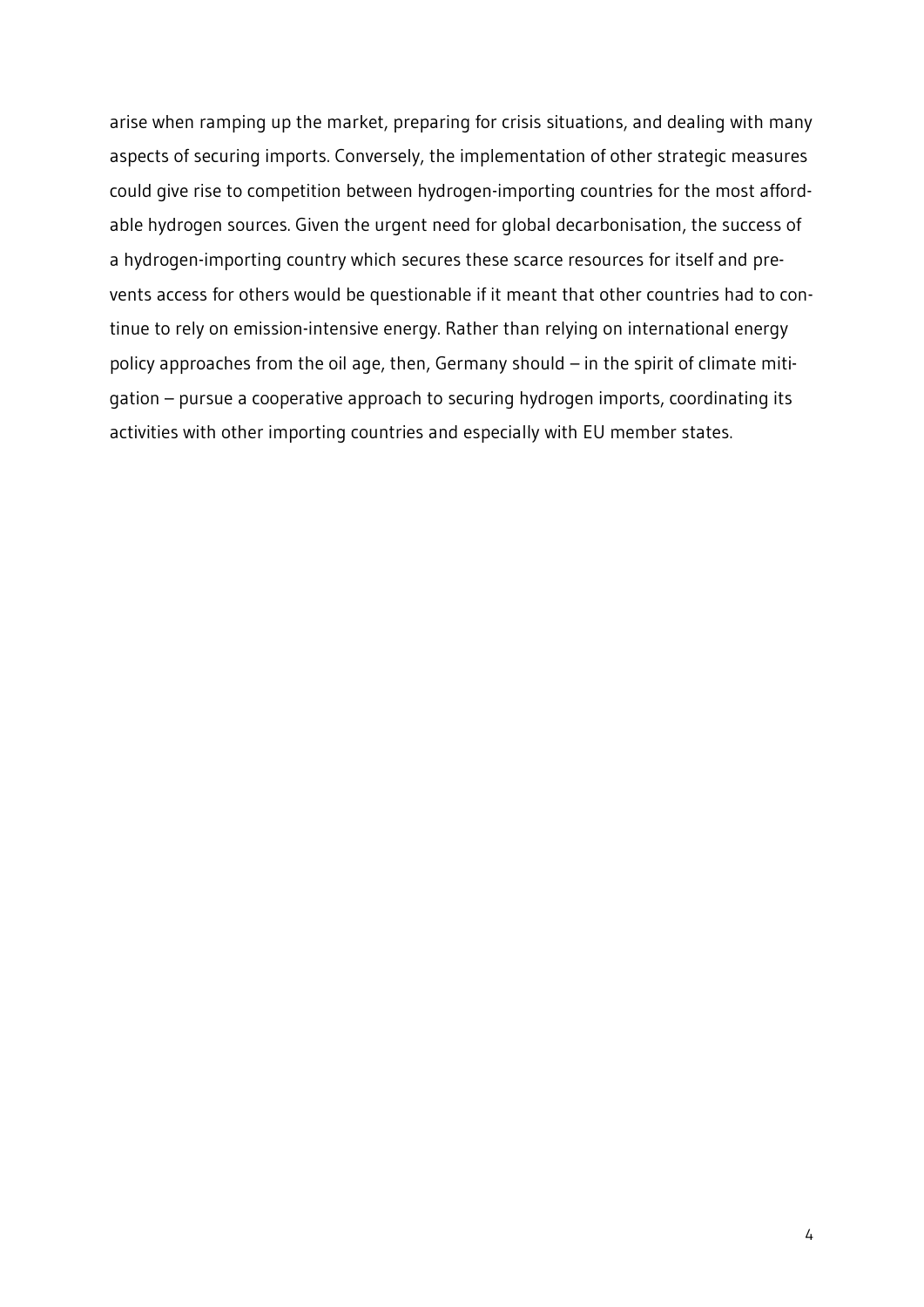# **List of abbreviations**

| <b>BECCS</b>    | Bioenergy with carbon capture and storage |
|-----------------|-------------------------------------------|
| CCS             | Carbon capture and storage                |
| CO <sub>2</sub> | Carbon dioxide                            |
| <b>DAC</b>      | Direct Air Carbon Capture                 |
| <b>DACCS</b>    | Direct air carbon capture and storage     |
| <b>GHG</b>      | Greenhouse gases                          |
| H <sub>2</sub>  | Hydrogen                                  |
| <b>IEA</b>      | International Energy Agency               |
| LOHC            | Liquid Organic Hydrogen Carriers          |
| PEC             | <b>Primary Energy Consumption</b>         |
| PtX             | Power-to-X                                |
| R&D             | <b>Research and Development</b>           |
| TWh             | Terawatthours                             |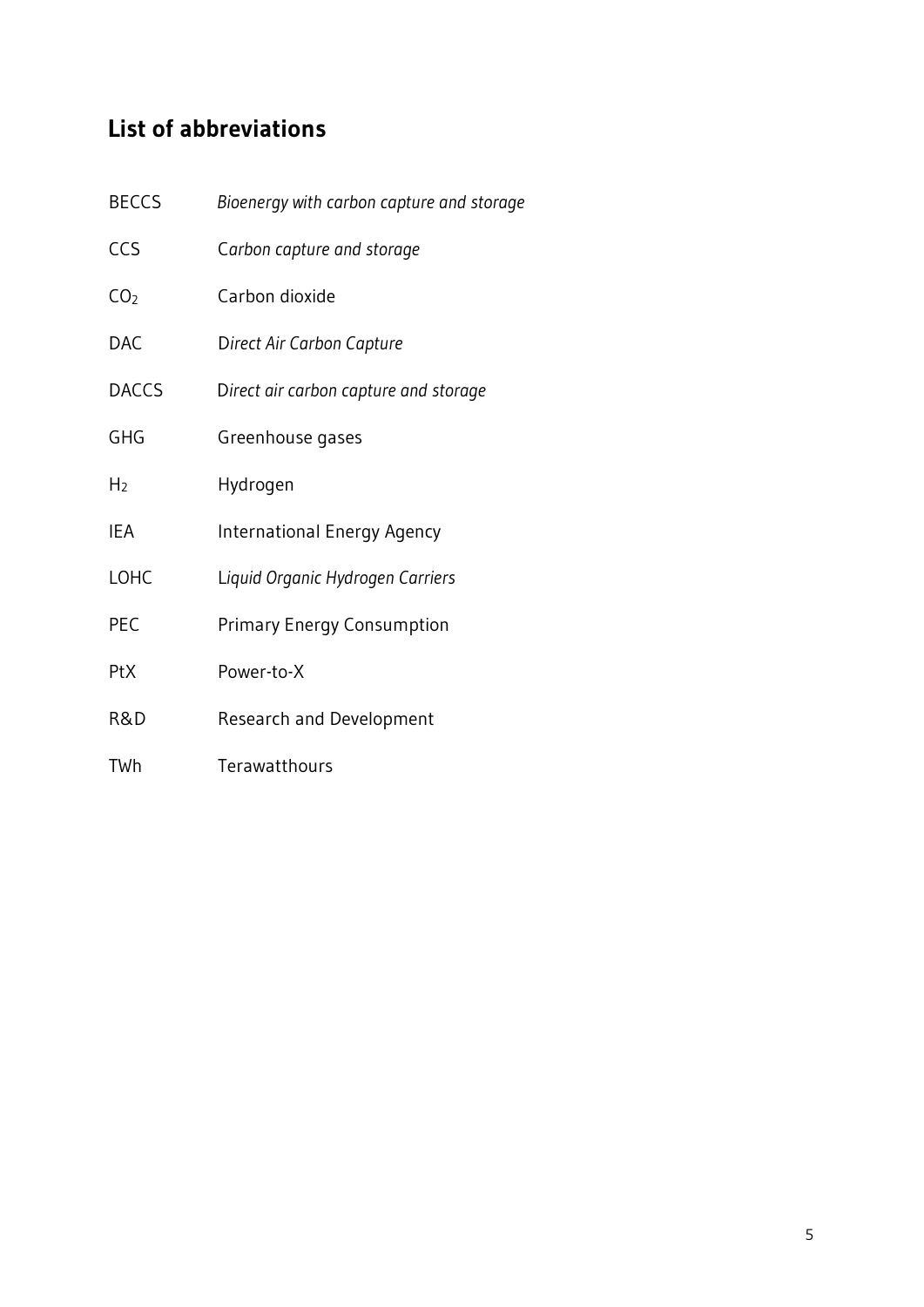### <span id="page-8-0"></span>**Introduction and central question**

In its coalition treaty, Germany's new government has laid out comprehensive measures for accelerating the energy transition and putting Germany on the path to climate neutrality by 2045. As a result, the importance of low-carbon hydrogen as an energy carrier and feedstock will increase more rapidly than previously planned. In this text, references to hydrogen also include hydrogen derivatives such as synthetic energy carriers and ammonia.

Hydrogen is sometimes referred to in public debate as the "oil of the 21<sup>st</sup> century". This analogy can create the impression that the geopolitics in a climate-neutral world will be similar to that of the twentieth century, dominated by risks and conflicts surrounding access to and the distribution of oil and natural gas. However, this is only partly to be expected.

Although hydrogen is set to become a key energy carrier and feedstock $^1$ , which will account for a large part of internationally traded energy, the oil analogy is in other respects misleading: As a new primary energy carrier, oil conquered global energy markets in the 20<sup>th</sup> century because of its technical superiority, which in many cases outclassed all of the alternatives. This is not directly applicable to hydrogen, since its development is required and driven by *climate policy.* Unlike oil, future demand for hydrogen imports will depend on the stability of the climate policy framework, and countries will be able to rely on fossil alternatives for quite some time if need be. In a world striving for climate neutrality, the principles and strategies for securing imports will therefore be subject to change.

Another striking geopolitical difference is the possibility that international trade of hydrogen in a climate-neutral world may be less asymmetrical than has so far been the case with oil and natural gas. One reason for this is that more countries will be able to cover their energy needs with domestic (renewable) energies. <sup>2</sup> Because of their high population density and high demand for energy, other countries will have to rely on hydrogen imports to supplement their domestic renewables potential; along with Germany, these will include numerous EU member states, China, Japan, Korea, and presumably India and

<sup>-</sup> $^{\rm 1}$  In most cases, our use of "energy carriers" also incorporates the material use of hydrogen and hydrocarbons as feedstocks.

<sup>2</sup> Van de Graaf et al. (2020). Cf. also the remarks made by Pflugmann and De Blasio (2020) on this debate.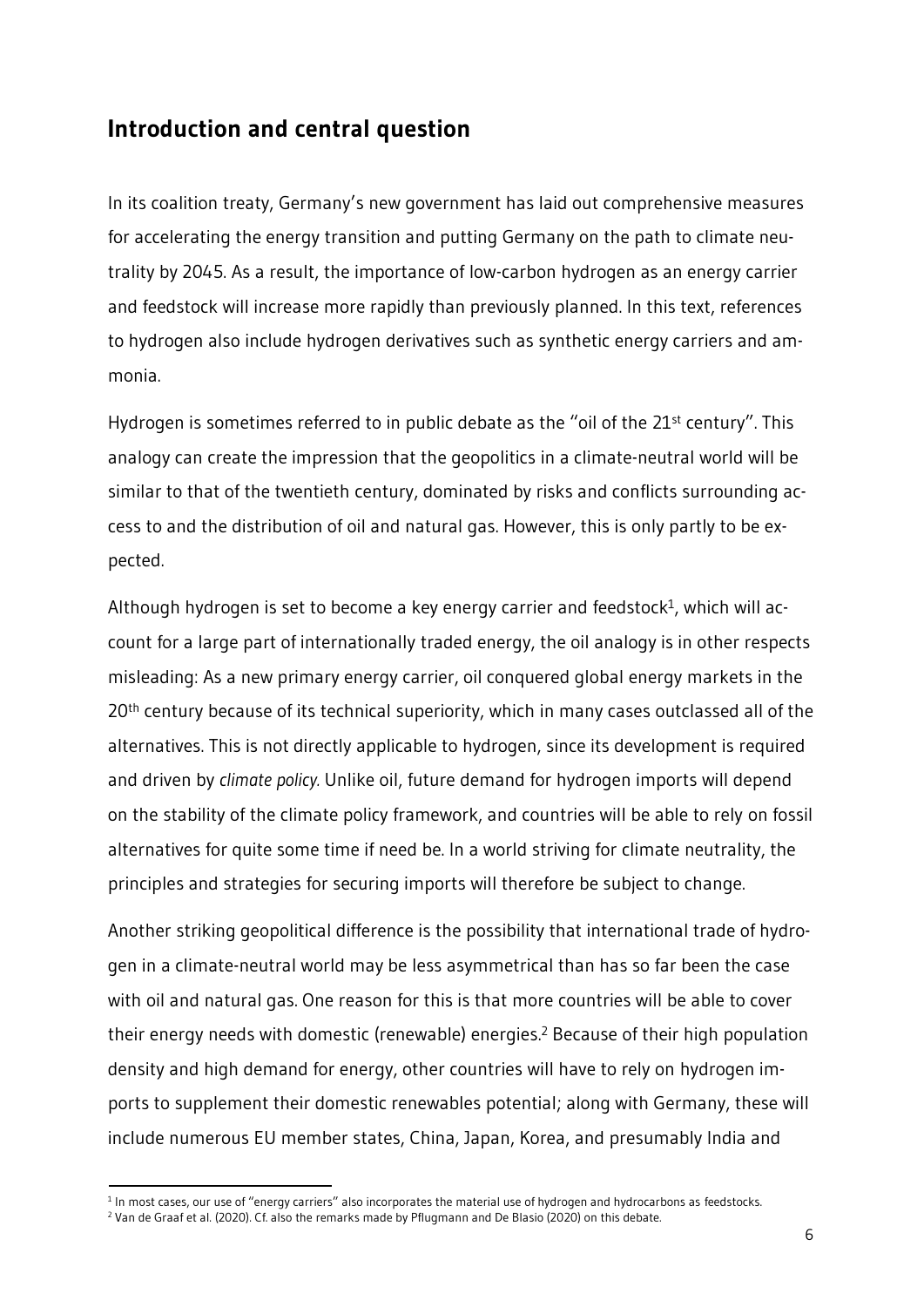others. However, these energy import needs can be reduced by pursuing energy efficiency and expanding the production and use of domestic renewables. Moreover, future hydrogen-exporting countries are geographically more evenly distributed than today's energyexporting countries. This could reduce the vulnerability of the European and global economy to disruptions on individual transport routes. By minimising the access and distribution risks associated with fossil fuels and by resolving the conflicts caused by climate change, the energy transition could create a "global security dividend".<sup>3</sup>

The term "dependence" is often used in connection with imports. This term has negative connotations and suggests that a country's reliance on imports in specific areas is as such problematic. The logical consequence would be the notion that complete autarky is an economy's ideal state. There are many economic, political, social and geographic arguments against this notion, none of which can be elaborated on here. We would merely like to note that efforts to achieve energy autarky would be of little benefit to large trading countries like Germany, which have comparatively few energy resources and raw materials of their own and whose prosperity mainly comes from exports of high-value industrial products and services. This argument is valid also for other energy importing countries. This is why we refer to "import needs" rather than "import dependence" in this analysis.

As we progress towards climate neutrality, the requirements for energy import security will continue to change. Hydrogen imports will be especially important for Germany and other energy-importing countries, if they are to be successful with their energy transitions. The goal of this analysis is to showcase the role of hydrogen imports in Germany, describe the risks associated with the import of hydrogen and develop strategies for securing these imports.

<sup>-</sup><sup>3</sup> Goldthau et al. (2018).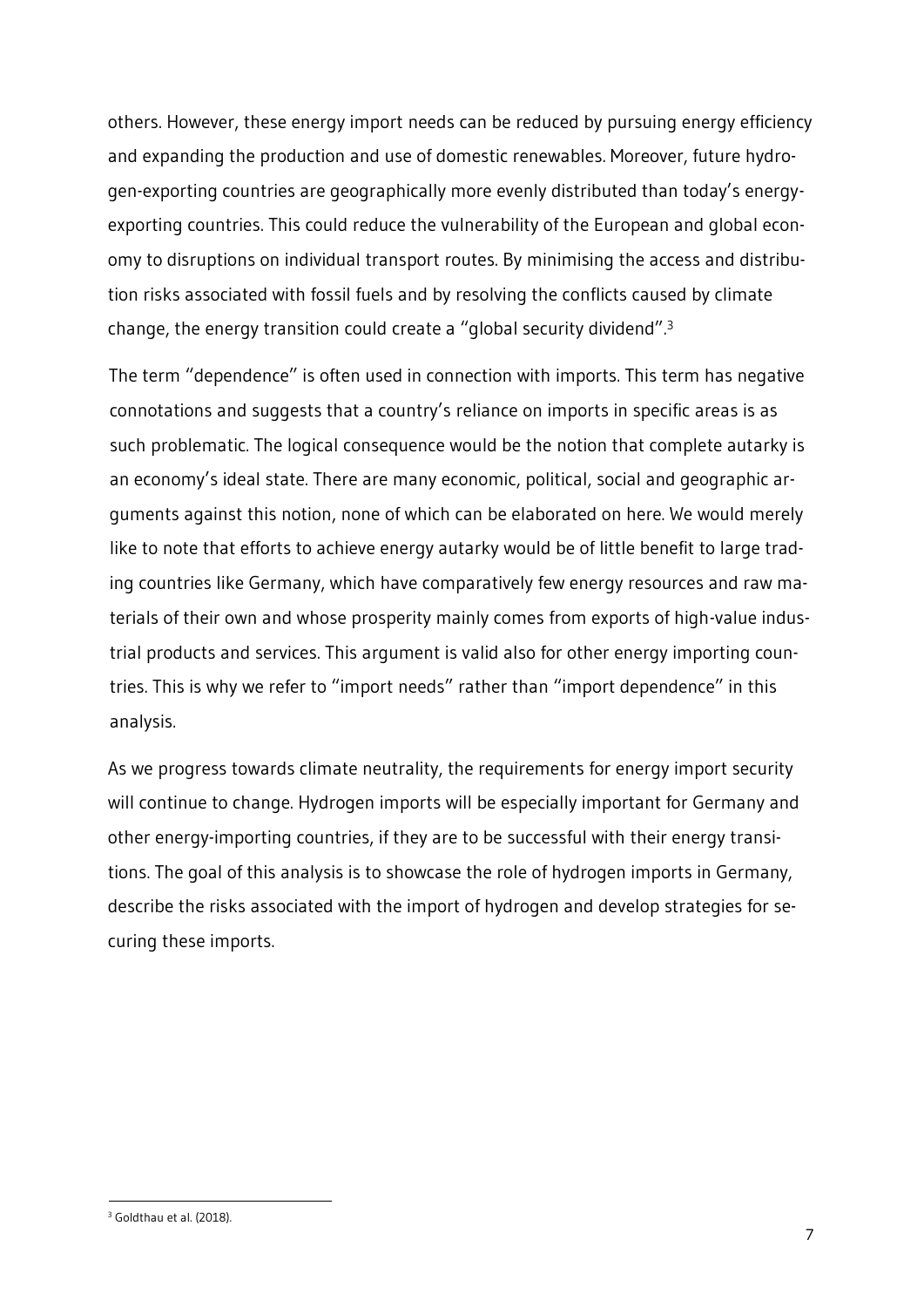## <span id="page-10-0"></span>**Development of hydrogen import needs**

Next, we will discuss the framework conditions in which Germany will have to secure its energy imports in the future. These include the development of hydrogen import demand, the progress made in expanding the infrastructure, and the availability of alternative energy supply options. While this analysis and its data focus on Germany, many of the lessons drawn from this analysis can be applied to other industrialised countries that are expected to become net hydrogen importers in the future.

Fig. 1 shows four possible scenarios for Germany's primary energy consumption (PEC) on the way to climate neutrality; divided into domestically produced energy and net energy imports. These developments are based on the scenarios of the Ariadne scenario report but have been simplified and generalised.<sup>4</sup> In general, most current studies with ambitious climate protection targets take a similar course with regard to the key parameters, since the scope of transformation pathways is limited by the status quo and the challenging nature of the targets. The Ariadne policy brief "Cornerstones of an Adaptable Hydrogen Strategy" synthesises bandwidths for the use of hydrogen and its derivatives from five scenario studies on Germany and describes the technical and economic uncertainties that determine the viability of the different pathways.<sup>5</sup> The specific assumptions behind each scenario are described in this footnote<sup>6</sup> .

<sup>-</sup><sup>4</sup> See: Ariadne (2021): Deutschland auf dem Weg zur Klimaneutralität 2045. Szenarien und Pfade im Modellvergleich. Ariadne-Report.

<sup>5</sup> See: Ariadne (2021b): Eckpunkte einer adaptiven Wasserstoffstrategie. Ariadne-Kurzdossier.

<sup>6</sup> According to the simplified logic used in these diagrams, the difference between energy consumption and domestic renewable energy production yields the amount of energy that will have to be imported. In reality, this one-sided chain of effects is not realistic, since these three variables will interact with each other.

The diagram does not show net electricity exports (approx. 35 TWh or 126 PJ in 2019). In 2020, they declined by about half. It is generally assumed that they will fall to zero in the near future and that Germany will become a net electricity importer in the medium term.

Energy consumption: scenarios 1 and 2 assume that PEC will fall from 12,800 PJ in 2019 to 7,200 PJ in 2045. This corresponds to the target set by the federal government in 2010 for the year 2050, when the goal of an 80% reduction in emissions by 2050 still applied. Scenarios 3 and 4 are based on studies which anticipate that PEC will fall more sharply when climate neutrality is achieved; these assume that PEC will drop to 9,000 PJ by 2030 and to 6,500 PJ by 2045. All four scenarios indicate that PEC will only fall slightly between 2045 and 2060, either to 7,000 or 6,300 PJ.

Domestic renewables production: scenarios 1 and 3 assume that Germany will be generating 1,500 TWh (5,400 PJ) from its own renewable resources (including renewable heat) by 2045. This figure is based on Agora Energiewende et al. (2021). Scenarios 2 and 4 assume that the production of renewables will only have risen to 1,200 TWh (4,320 PJ) by 2045. This rough estimate reflects the constraints that may arise due to competing land use claims, lack of acceptance, or the fact that producing renewables may be less economically efficient than importing them. All of these scenarios use linear interpolation to calculate the expansion of renewables by 2045; this will decrease slightly after 2045 since energy demand will continue to decline.

Domestic production of fossil fuels: it is assumed that this will fall to zero by 2030. This could also happen somewhat earlier or later, depending on how quickly lignite is phased out and the already greatly reduced extraction of oil and natural gas ends completely. Even without the domestic production of fossil fuels and despite the completion of the nuclear phase-out, energy imports from fossil fuels will decline by 15% to 38% (depending on the scenario) between 2019 and 2030 as a result of reduced consumption and the increased use of renewables.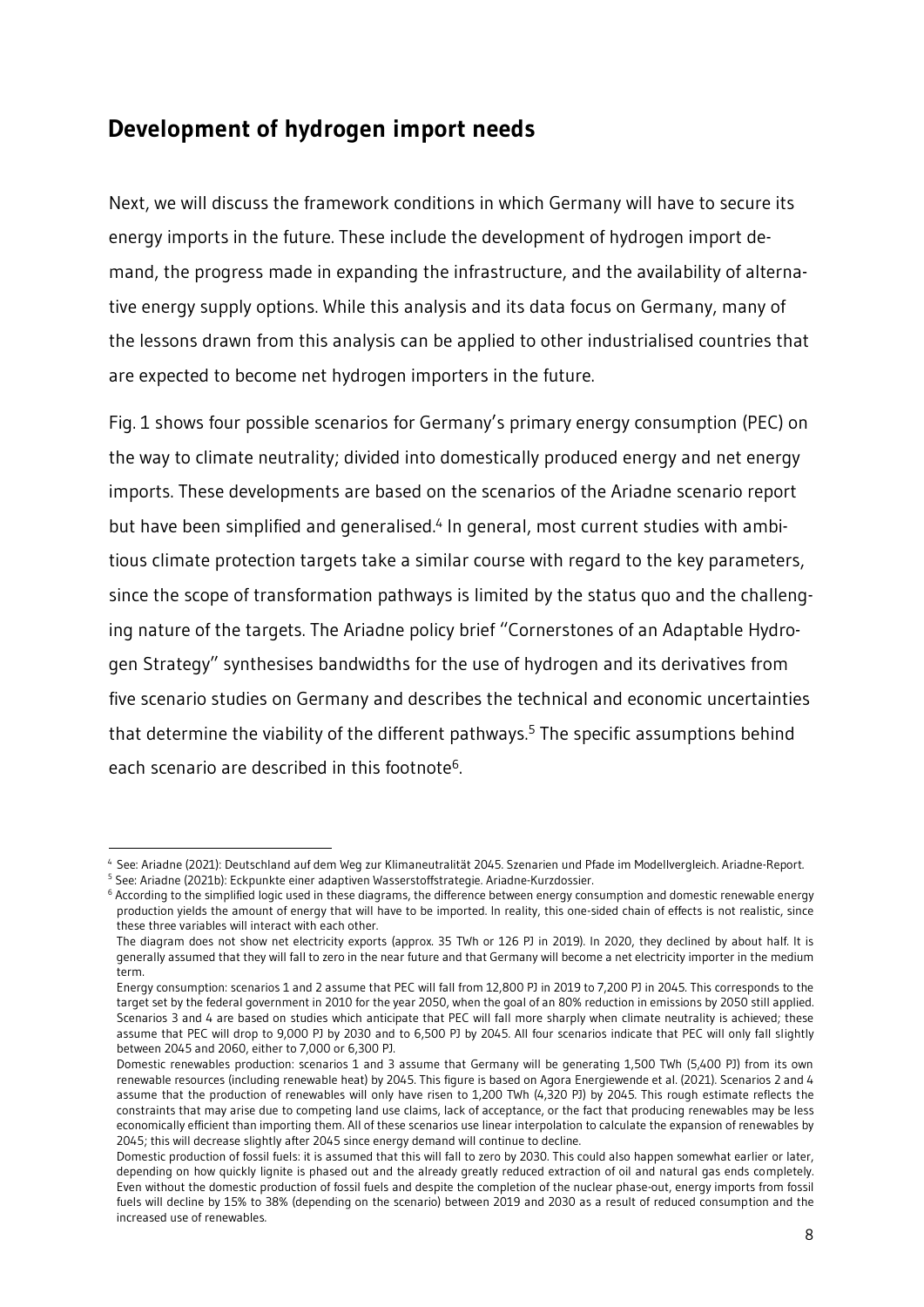

Fig. 1: Development of German energy import needs depending on energy consumption and domestic renewables generation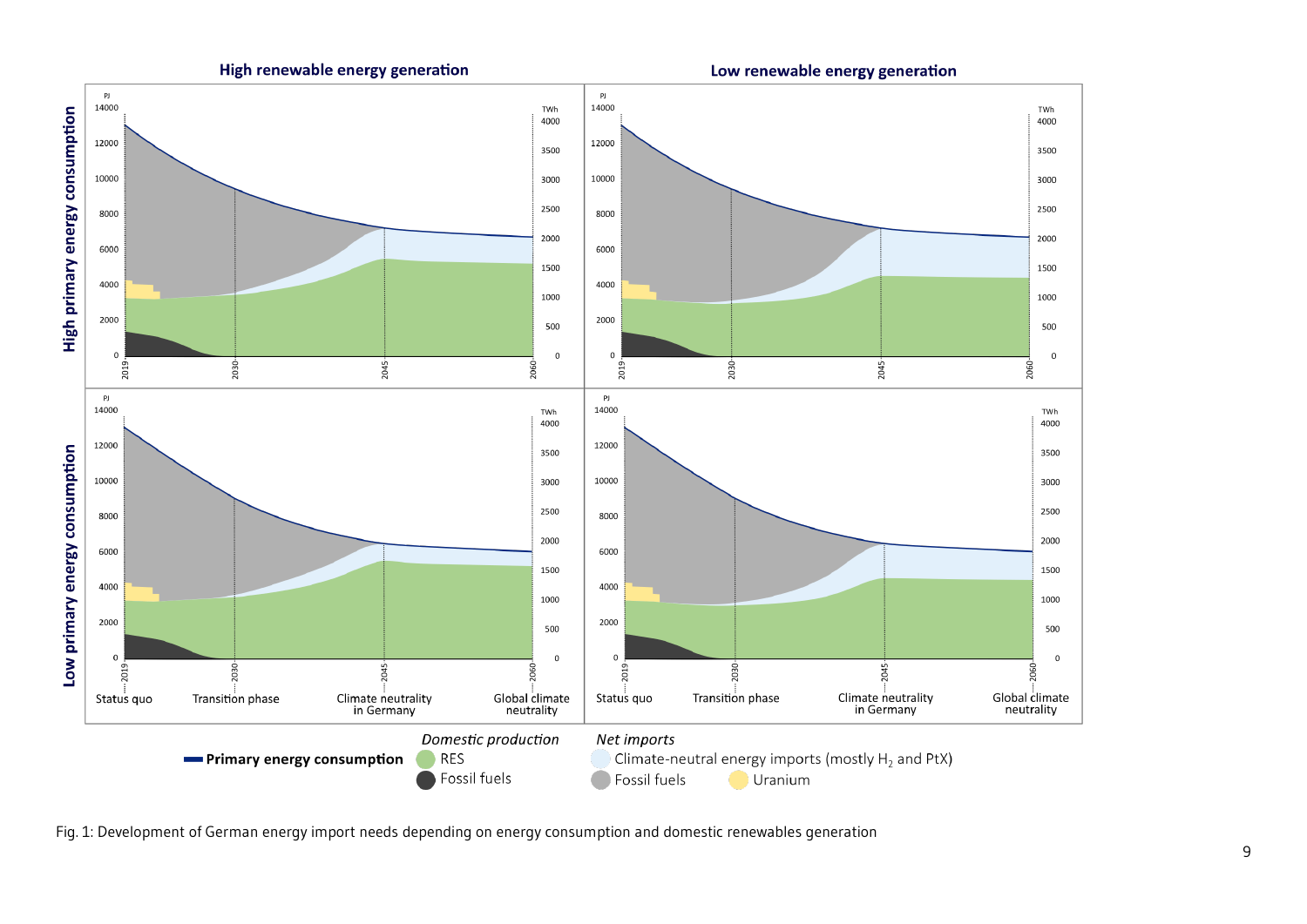Germany's energy import needs depend primarily on two variables in the scenarios: primary energy consumption and domestic generation of renewable energy. The less energy is consumed and the more energy is produced domestically, the smaller the demand for imported energy. This means that energy efficiency and the expansion of renewables can also be understood as measures aimed at minimising import risks.

Next, we will discuss what the scenarios have in common in terms of hydrogen import risks and strategies in four stages of transformation.

- 1. Status quo (2019)
- 2. Transition phase (2030):
- 3. Climate neutrality in Germany (2045)
- 4. Global climate neutrality (2060)

The actual years stated are not of critical importance. Although the scenarios assume that Germany will meet its climate mitigation targets, for the sake of the issues discussed in this paper nothing much would change if any of these phases were to last longer than anticipated. Moreover, we assume that fossil energy imports will in the longterm only be compatible with climate neutrality for negligible amounts, since the availability of CCS for CO2 originating from the for further use of fossil raw materials is not certain. 7

A climate-neutral Germany could import energy in three forms: electricity, biomass and hydrogen and its derivatives. However, for all three, production would have to be climateneutral.<sup>8</sup> As these are partly interchangeable and a variety of "import mixes" are possible, all are jointly classified as "climate-neutral energy imports" in the light blue area of the diagram.

<sup>-</sup><sup>7</sup> This assumption refers to Germany and is based above all on the uncertainty as to whether suitable storage sites will have to be partly or wholly reserved for the negative emissions generated. Moreover, the geological storage of CO2 finds little acceptance in Germany, different geological and political conditions might exist in other countries. CCS always raises the question of whether other measures can be used to compensate for methane leakages and remaining CO2 emissions. The potential of CCS for use in various situations will be investigated and discussed in greater depth in future Ariadne reports and scenarios.

<sup>&</sup>lt;sup>8</sup> After the end of 2022, the use of nuclear energy in Germany is excluded by a law supported by an overwhelming majority of the population and by nearly all political parties in Parliament. It is certain or very likely that nuclear energy will be absent from or only play a very small role in the energy mix of many other energy-importing countries.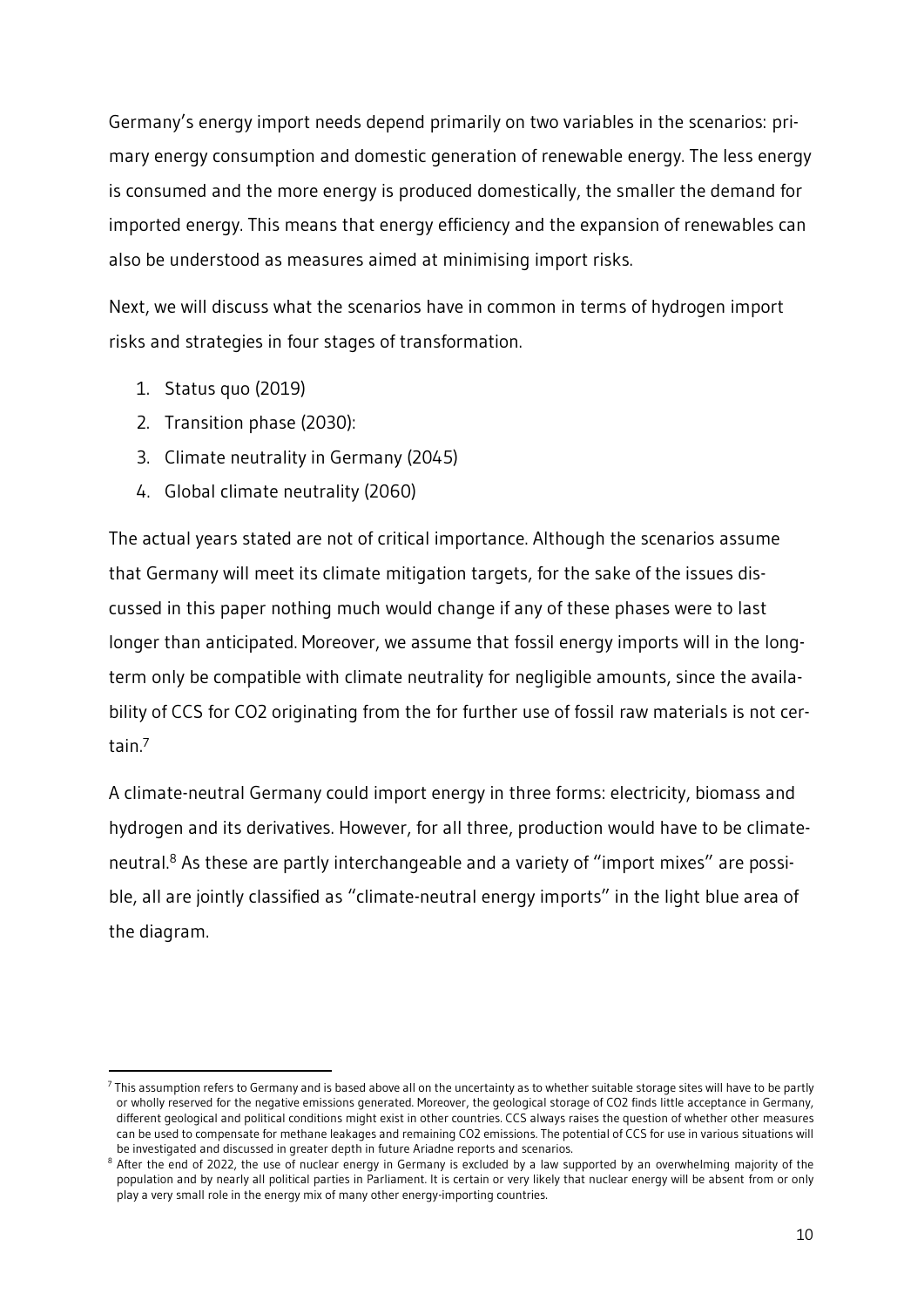Electricity imports<sup>9</sup> from European countries will be subject to constraints due to area constraints, the limited acceptance of renewable plants and the need for grid expansion. For large-scale biomass imports, there are significant concerns regarding their actual GHG emission intensity and the conflicts of interest between bioenergy, biodiversity, food security and other forms of land use. We therefore assume that in the long term, the majority of Germany's climate-neutral imports will consist of hydrogen produced by electrolysis.

#### **Status quo (2019)**

As in many other countries, Germany's current energy system still strongly relies on fossil fuel imports. In 2019, Germany imported 75% of its primary energy consumption. Net imports of crude oil (35%) accounted for the majority of PEC, followed by natural gas (25%), coal (9%) and uranium (6%)10. Domestic extraction of fossil fuels is declining; climate-neutral hydrogen does not yet play a significant role.

#### **Transition phase (2030)**

2030 will be an important milestone on the way to climate neutrality. Rising  $CO<sub>2</sub>$  prices will have at least caused lignite-fired electricity generation to decline sharply or end completely – even without pulling forward the end date specified in the Coal Exit Act. In the scenarios mentioned, fossil fuel imports fall by 15% to 38% between 2019 and 2030 due to reduced energy consumption, brought about by energy efficiency and electrification, and the increased use of renewables.<sup>11</sup>

Until 2030, hydrogen imports will account only for a relatively small proportion of overall energy consumption. All four scenarios in fig. 1 assume that Germany will be importing 100 PJ (28 TWh) of climate-neutral energy in 2030, most of which will consist of hydrogen. During this phase, the main limiting factors for imports will be the still rather scarce supply of hydrogen from abroad and, until 2030, the limited availability of hydrogen

<sup>-</sup> $^9$  Current studies take differing views of the long-term demand for imported electricity: Agora (2021) assumes that electricity imports will amount to 10 TWh, while the long-term scenarios set out by the Federal Ministry for Economic Affairs (BMWi) anticipate imports of up to 130 TWh (cf[. www.langfristszenarien.de\).](http://www.langfristszenarien.de/)

<sup>10</sup> AGEB (2020a)

 $11$ The scenarios in the Ariadne scenario report's REMIND model (Ariadne, 2021) anticipate that imports of fossil primary energy will decline by 25-32% between 2020 and 2030, depending on the scenario.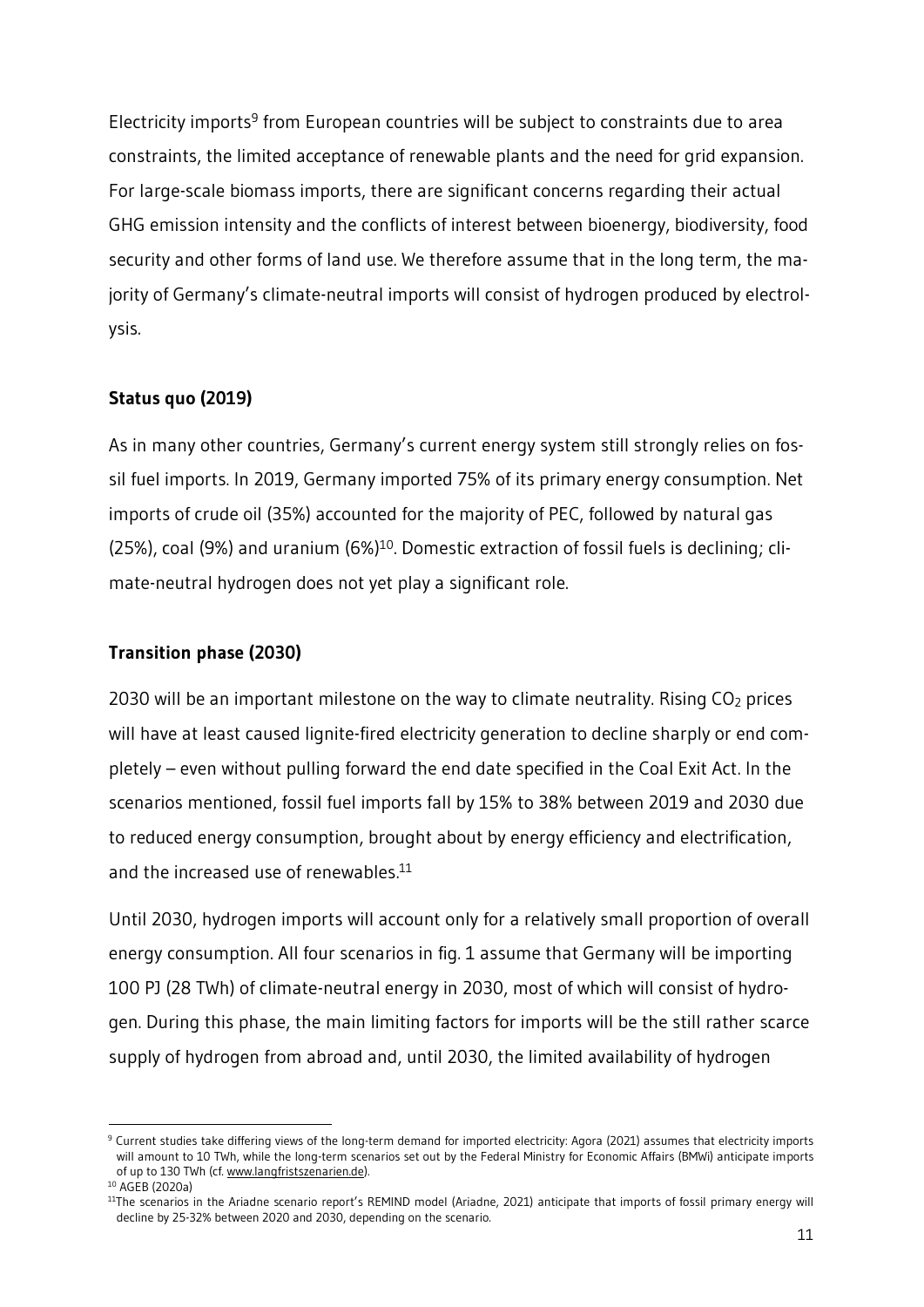pipelines from countries in which large quantities of green or blue hydrogen can be produced at low prices. Without pipelines, hydrogen will have to be transported to Germany by ship, road or rail, which comes at high costs.

The hydrogen infrastructure is expected to undergo massive expansion during this transition phase. First hydrogen clusters can be expected to emerge in certain areas of Germany (e.g. in the Ruhr region), with their hydrogen needs being covered by first import pipelines, e.g. from the Netherlands, as well as by first import terminals at German ports. Large-scale geological hydrogen storage sites will be under construction in Germany during that time.

During this phase, most hydrogen trade will likely be on the basis of bilateral contracts, since a dynamic, liquid hydrogen market cannot be expected to emerge in this short period of time. As most of the fossil energy infrastructure will probably still be operational at this time, fossil fuels could still serve as a back-up if hydrogen imports are disrupted. Many of the first industrial users (refineries, the chemical industry, steel works) will have alternative, fossil-fuelled hydrogen production plants on site or will have no difficulty integrating them.

During this phase, hydrogen supply will be secured through hydrogen bulk storage in salt caverns, but mainly by alternative, fossil-fuelled hydrogen production facilities. Although this is less than ideal in terms of climate mitigation, it can hardly be avoided from a technical and economic viewpoint. The establishment of a system based entirely on green hydrogen at this early stage would require vast storage volumes as well as electrolysis capacities that would be all but impossible to obtain in this short time. However, this will not be necessary: The goal of the first phase must be the diffusion of hydrogen applications, which contribute to climate mitigation, as well as the production of the necessary quantities of green hydrogen. Supply security based solely on renewables can and must be achieved at a later date when the hydrogen system has reached appropriate dimensions.

#### **Second stage: climate neutrality in Germany and the EU (2045)**

The key milestone in fig. 1 is Germany reaching climate neutrality in 2045. From this point in time at the last, Germany's entire energy needs will be covered by domestic or

12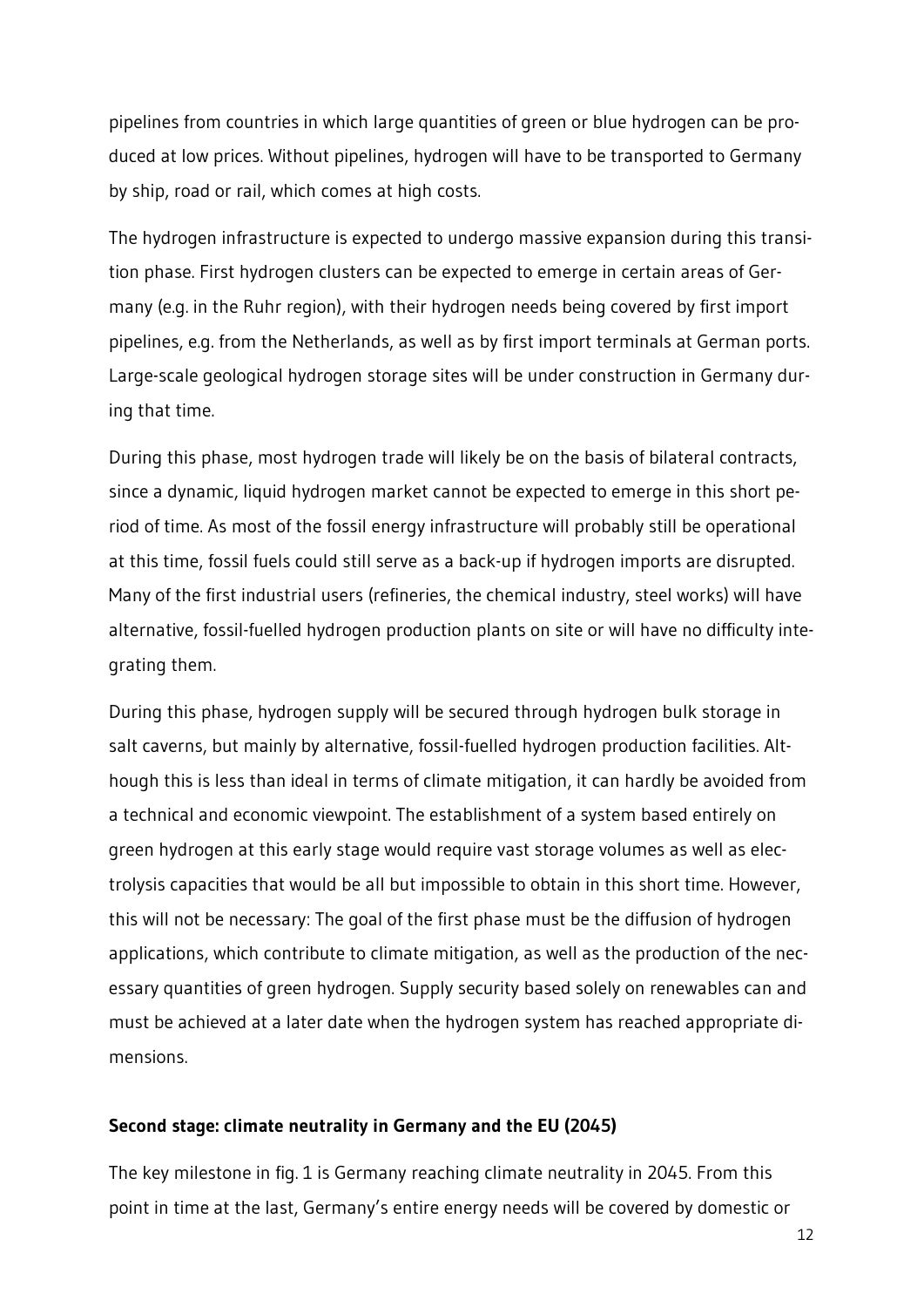imported climate-neutral energy. The same is valid for all countries aiming for climate neutrality. However, the volume of energy produced domestically will be subject to restrictions. The most critical constraint is likely to be the availability of suitable area, limited by competing land use claims, nature conservation regulations and a lack of social acceptance. These obstacles make it difficult to estimate the realisable renewables potential. Since the majority of scenario analyses estimate that Germany's renewables potential does not suffice to cover all its energy needs through domestic production, it is expected that there will be a substantial need for energy imports. <sup>12</sup> Countries that have a significantly better ratio of renewables potential to population and energy demand, i.e. sparsely populated regions with better renewables resources, are particularly suitable as import sources.

All the scenarios in fig. 1 and all the recently published scenario analyses on climate neutrality in 2045 indicate that Germany's long-term demand for climate-neutral energy imports will be substantial. These analyses see a role for hydrogen as a feedstock and heat source for many industrial processes as well as in the energy sector during times of low renewables production. Hydrogen's role in the transport sector is still the subject of intensive discussion. With the increase in hydrogen imports after 2030, it can be expected that a robust hydrogen infrastructure in Germany, the EU and for imports will be available until 2045. Along with pipelines between the EU, North Africa, Eastern Europe (including Russia) and possibly the Middle East, this will include sizeable geological hydrogen storage sites in Germany as well as the required terminals at ports.

However, unlike in 2030, long-term disruptions to hydrogen imports would affect not only individual consumers but also the economy as a whole as well as sensitive areas of society. Sustained hydrogen shortages on a scale that exceeds hydrogen storage capacities and short-term fuel switching option would jeopardise hydrogen-dependent industries as well as security of supply of electricity and district heating.

It is possible that liquid international markets for climate-neutral hydrogen and its derivatives will have formed by 2045. These would be better able to absorb production shortfalls in individual countries or regions than an import market dominated by a few bilateral contracts. Imports by sea could play an important role in this context since they

-

 $^{12}$  cf. for example Ariadne (2021); dena (2021); Prognos, Öko-Institut, Wuppertal Institut (2021).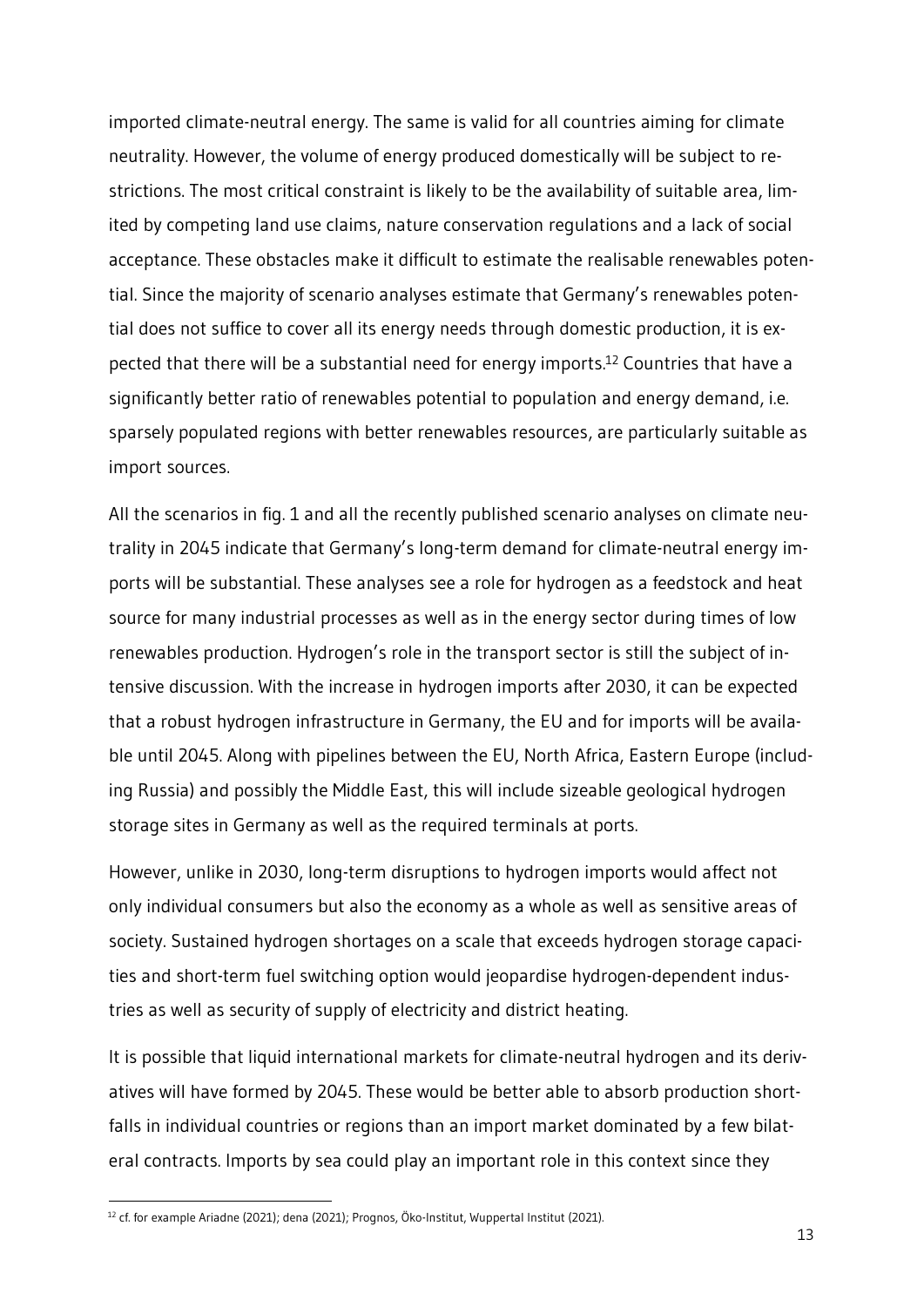would diversify the available import sources and routes, thus facilitating the development of less fragmented or even global markets for hydrogen-based, climate-neutral energy carriers.

By the time Germany achieves climate neutrality, the fossil fuel infrastructure in Germany and the EU may not have been completely dismantled or repurposed, but it will be significantly less powerful than in 2030. Many gas distribution networks as well as pipelines of the gas transmission network will likely have been decommissioned. Filling stations will no longer offer fossil fuels; all fossil-fuelled power plants will have at least been shut down, while many will have been dismantled or repurposed for hydrogen use. Other parts of the infrastructure will still exist, but considering the drastic decline in demand in the preceding years, it is likely that increasingly high capacity payments will be necessary to keep them operational. After climate neutrality is achieved, very few consumers can be assumed to still have technology at hand, which allows to switch to oil or natural gas if hydrogen imports are disrupted.

Progress towards climate neutrality entails a rapid dismantling of the fossil fuel supply infrastructure from 2030 on, which means that fossil fuels will be able to serve as backup in fewer and fewer areas. Security of energy supply, not only in the electricity sector but also in sectors that are not to be electrified, must therefore be guaranteed by climate-neutral energy carriers.

#### **Third stage: global climate neutrality (2060)**

Fig. 1 shows the global achievement of climate neutrality by 2060 as the final stage. The actual year in which this milestone will be reached is not critical to the argument. The figure shows that little will change in Germany's energy mix between 2045 and 2060. At the same time, the global context for Germany's hydrogen import security will change significantly during the same period. In order to achieve global climate neutrality, major energy consumers such as China, India, Russia and Saudi Arabia would have to massively transform their energy sectors just like Germany and EU did in the decades before. Most of the world will then have little or no access to fossil energy infrastructures, thus largely ruling out the possibility of "relapsing" into fossil fuel use. However, this will also mean losing the potential back-up function for securing energy supply, which the physical fossil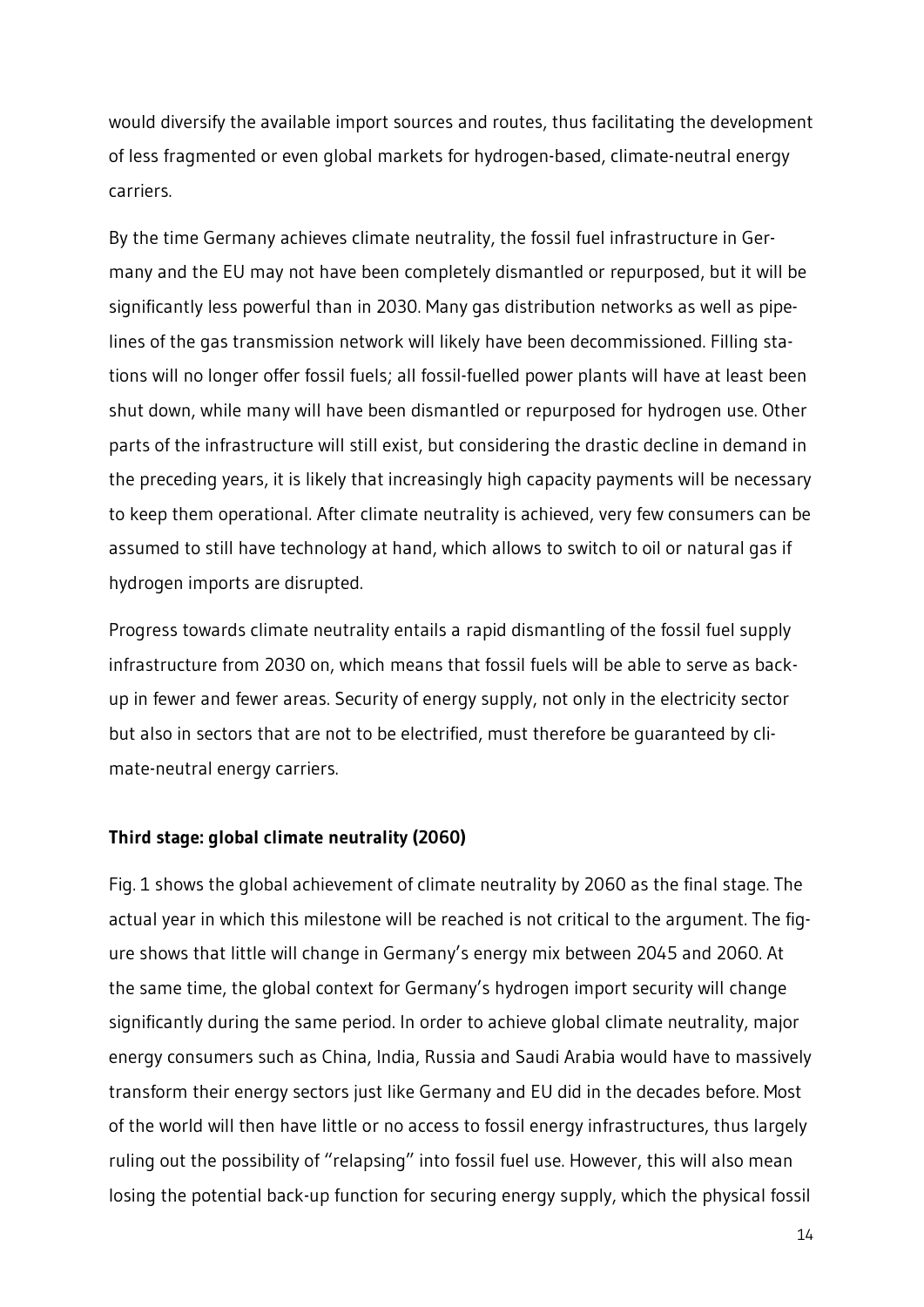energy infrastructure still partially available in Germany and the EU in 2045 may have in emergency. In this fully climate-neutral world, security of energy supply will essentially be guaranteed by renewables. Compared to 2045, when only a few countries are climateneutral, the world's plentiful but not unlimited renewables resources and its equally restricted CO<sub>2</sub> storage capacities will probably come under increasing pressure for offsetting unavoidable process emissions and achieving negative emissions. This could alter the balance between international cooperation and competition, discussed in the last chapter of this analysis.

#### **Preliminary conclusion**

For Germany as a whole, an important side effect of consistent climate policy will be a falling demand for energy imports, and thus a general decrease in the vulnerabilities associated with these imports. The rapidly growing demand for climate-neutral energy imports will be offset by an even faster decline in the demand for fossil fuel imports. Depending on the scenario, the remaining energy import demand falls to between 17% and 40% of primary energy consumption by 2045, compared to 75% in 2019.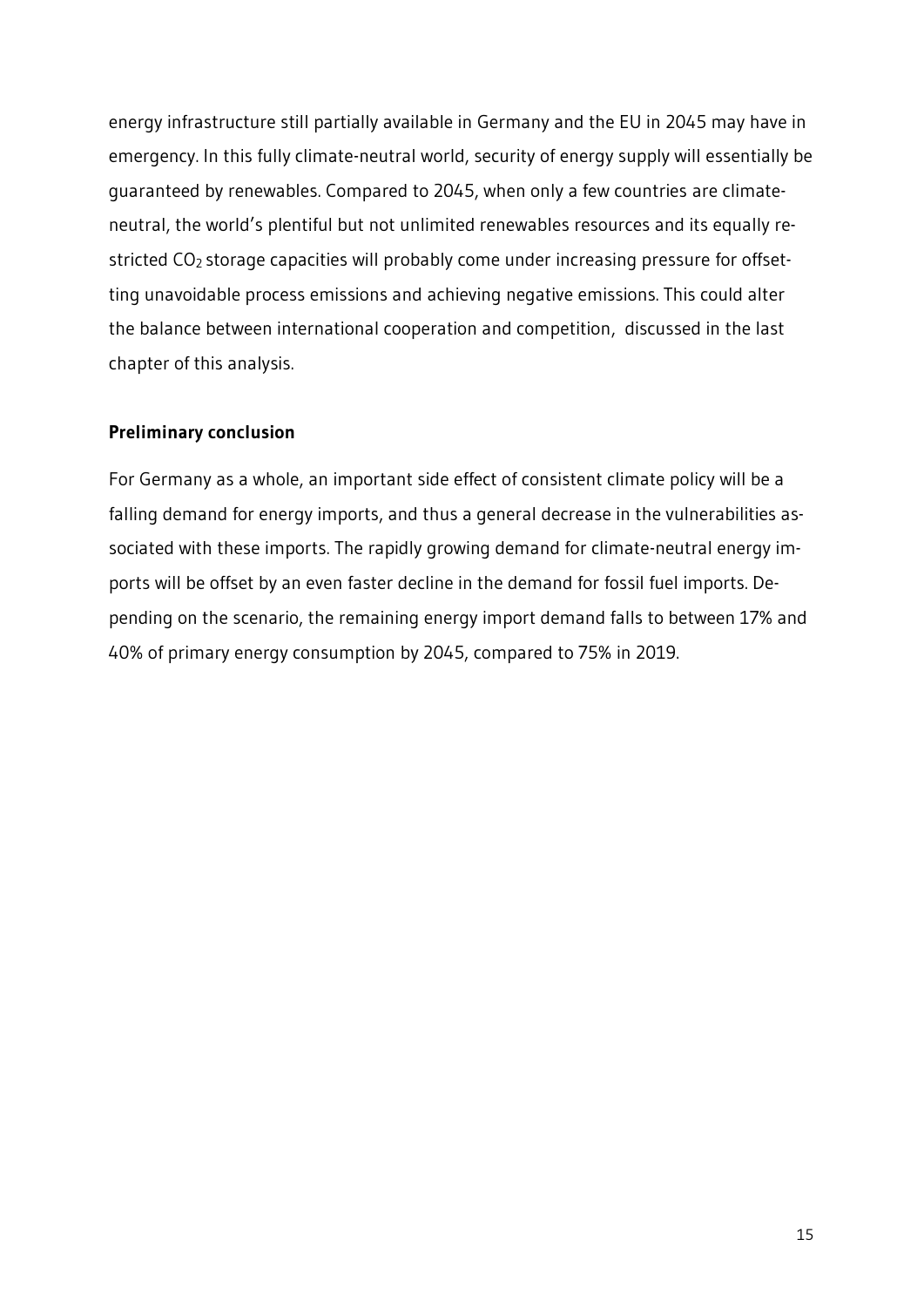# <span id="page-18-0"></span>**Risks associated with hydrogen imports**

The import security in countries reliant on hydrogen imports such as Germany could be jeopardised by a variety of risks. Based on research of the general scientific literature on energy security and energy import dependence<sup>13</sup> and in particular a study carried out by the Fraunhofer ISI into the opportunities and challenges of importing hydrogen, this analysis presents several of these risks. <sup>14</sup> After considering three overarching risks (availability, affordability and sustainability of hydrogen imports), this chapter analyses risks associated with hydrogen-exporting countries, risks encountered when transporting hydrogen, and risks which are largely within the control of Germany and the EU.

### **What is hydrogen import security?**

The extensive body of literature on energy security provides widely varying definitions of this term. In this analysis, we follow a broad definition which describes energy security as a state in which a country's entire energy system, from generation and distribution to end use, shows low vulnerability on several levels (resources, economy, geopolitics, society)<sup>15</sup>. This definition of security primarily refers to the reduction and prevention of risks. Energy import security can be understood as a subcategory of energy security. With regard to hydrogen, it describes a state in which a country's or region's need for hydrogen imports is secured by a reliable, affordable and sustainable hydrogen supply from abroad.

### <span id="page-18-1"></span>**Overarching risks**

Until around 2030, the **availability of hydrogen imports** in importing countries will probably be secured predominantly if not entirely by bilateral supply contracts, which can also be concluded by intermediaries as in the case of the funding programme H2Global<sup>16</sup>. Since neither large-scale domestic hydrogen storage facilities nor a liquid international hydrogen market are expected during this phase, possible import disruptions would for the most part have to be compensated by fossil alternatives, either on the consumer's side (e.g. dual systems that could also operate using natural gas) or through potential reserve capacities for the production of grey hydrogen in the importing country. From

<sup>-</sup><sup>13</sup> Elbassoussy (2019); Vivoda (2009); Energy Charter Secretariat (2015); Ikenberry (1986) etc.

 $14$  Wietschel et al. (2020)

<sup>&</sup>lt;sup>15</sup> Based on Cherp and Jewell (2014). See Gracceva and Zenjewski (2014); Azzuni and Breyer (2018); Ang et al. (2015) for other definitions. <sup>16</sup> https://h2-global.de/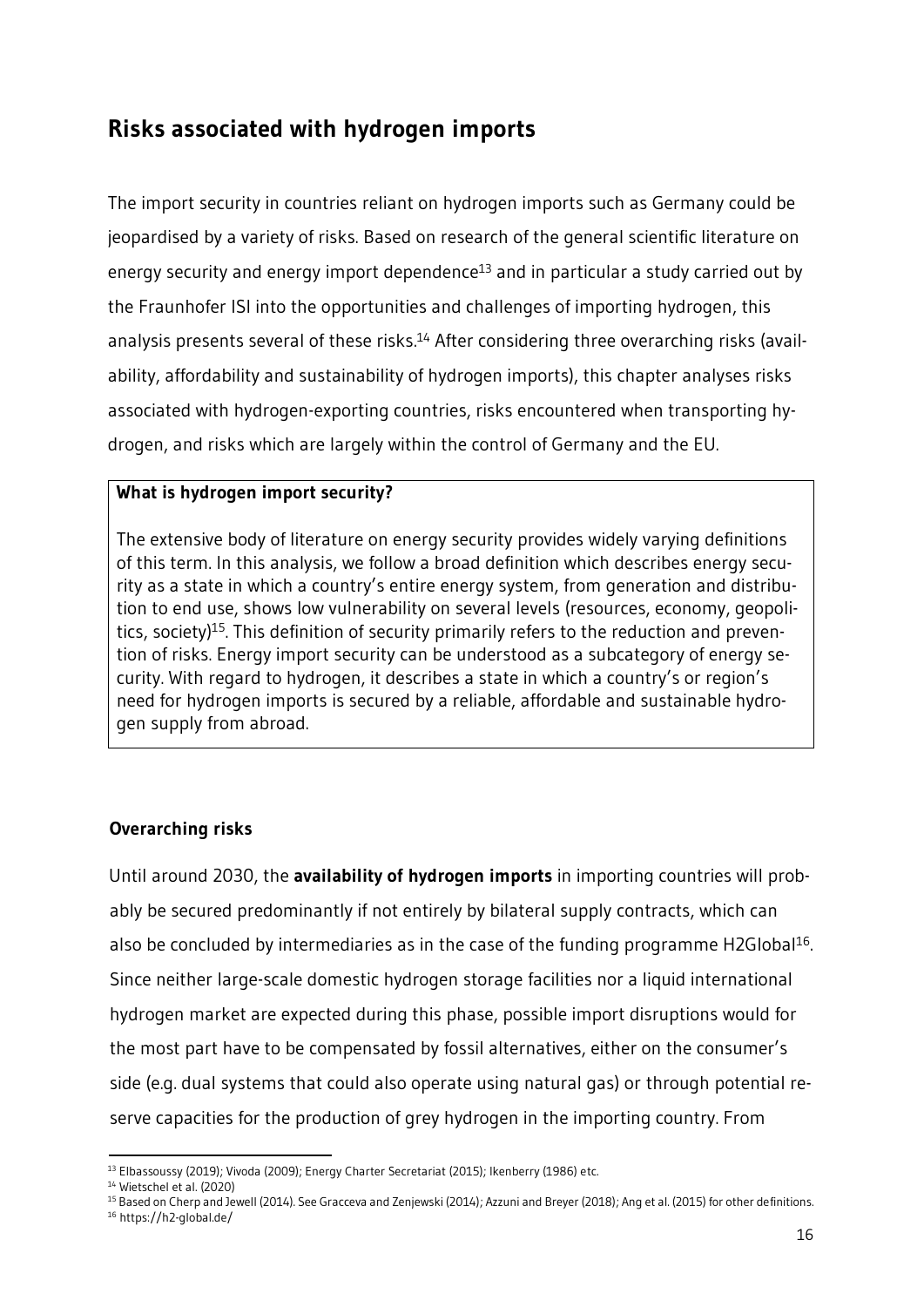about 2030, we can expect the gradual development of international markets for climate-neutral hydrogen. If this is to happen, there must be adequate numbers of suppliers and customers and a physical infrastructure that offers greater flexibility for importers and domestic consumers.

Multilateral hydrogen trade would reduce the probability of shortages and bottlenecks but give rise to price risks. Particularly during the initial phase, consumers will potentially be exposed to fluctuating market prices, which could impact the **affordability of hydrogen imports.** As the market volume increases, the market will become more liquid and prices less volatile. As with other commodities, it is conceivable that import needs could be covered by a mixture of long-term contracts with stable prices and short-term trading on spot markets. On the way to climate neutrality, supply and demand may at times be out of balance. The stronger the international commitment to climate policy, the more likely it is that a liquid, competitive global hydrogen market will develop quickly. Hydrogen will become more available and affordable as the infrastructure expands. Especially once various pipeline projects have been concluded (probably after 2030), hydrogen supply is likely to stabilise.

From today's perspective, only assumptions can be made regarding the risk of a structural undersupply of hydrogen. However, one key difference to the dynamics on the fossil energy markets is already foreseeable. Global crude oil and natural gas production can fluctuate considerably, also in the short term, depending on the state of the economy and the strategic measures implemented by producers. When market prices are high, even the most expensive production sites step in. Less is produced when prices are low; some producers slow down their production for strategic reasons. In this situation, they forgo income, while their reserves stay in the ground and can possibly be sold off later at a higher price. From a business perspective, this behaviour is rational: when prices are low, the producers not only have to bear the marginal production costs (including the costs of the energy required for production) but also the opportunity costs that arise when commodities are sold at low market prices. Importers of blue hydrogen may experience a similar situation in the future – with the additional constraint that the need for more CCS infrastructures and systems will reduce the flexibility for supply regulation.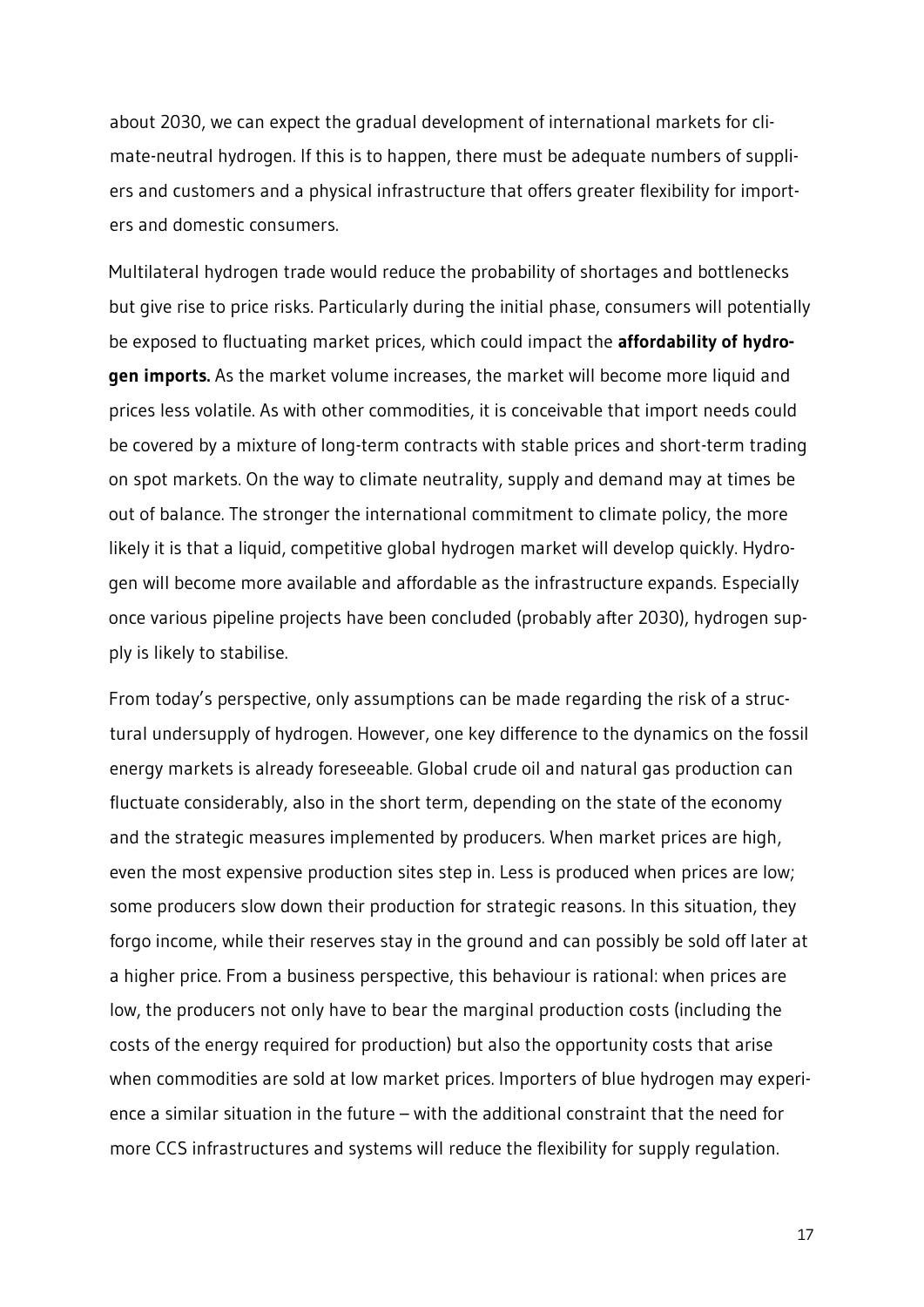This dynamic may be somewhat different in the case of green hydrogen from wind and solar power. This is not only because the marginal costs of renewable energy generation are practically zero, but also because there are no opportunity costs. Wind which is not converted into usable energy today will not be available tomorrow. It is difficult to assess what this will mean for importers. On the one hand, price fluctuations could be absorbed by hydrogen storage facilities, which would enable importers (and also producers) to store hydrogen when prices are low and use it when prices are higher. Countries like Germany, where there are good geological conditions for large-scale hydrogen storage<sup>17</sup>, would clearly be at an advantage here. On the other hand, hydrogen storage facilities will presumably always be more expensive than the "natural storage" of fossil fuels in the ground. Compared to the fossil fuel age, a climate-neutral world could therefore require stronger political and regulatory incentives to develop reserve capacities, since these will only rarely be required to cover unexpectedly high demand peaks or compensate for sudden supply disruptions at important production facilities or on major transport routes. This means that high-volume hydrogen storage facilities may well become all the more important in the future.

Since green hydrogen production facilities and the necessary renewable energy plants still have to be set up in all parts of the world and are likely to be in short supply over the next two decades, the question arises to what extent countries with favourable conditions will use these for export purposes. For countries like the USA, with a very high renewables potential and high energy demand, it is conceivable that domestic renewable energy resources will be used primarily to meet their own needs (including for green hydrogen). Other countries may decide to use their low-cost renewable energy resources to build up their own energy-intensive industries rather than exporting hydrogen. Potential hydrogen-exporting countries could for example work towards exporting green steel instead of hydrogen.<sup>18</sup>

Insufficiently **sustainable hydrogen imports** can also be viewed as an overarching risk to import security. After all, in countries with climate neutrality targets, hydrogen imports can only be considered to have been effectively secured if they actually contribute to achieving this target and overall to sustainable energy supply. The criteria to be applied

-

<sup>&</sup>lt;sup>17</sup> Caglayan et al. (2020).

 $18$  Westphal et al. (2020)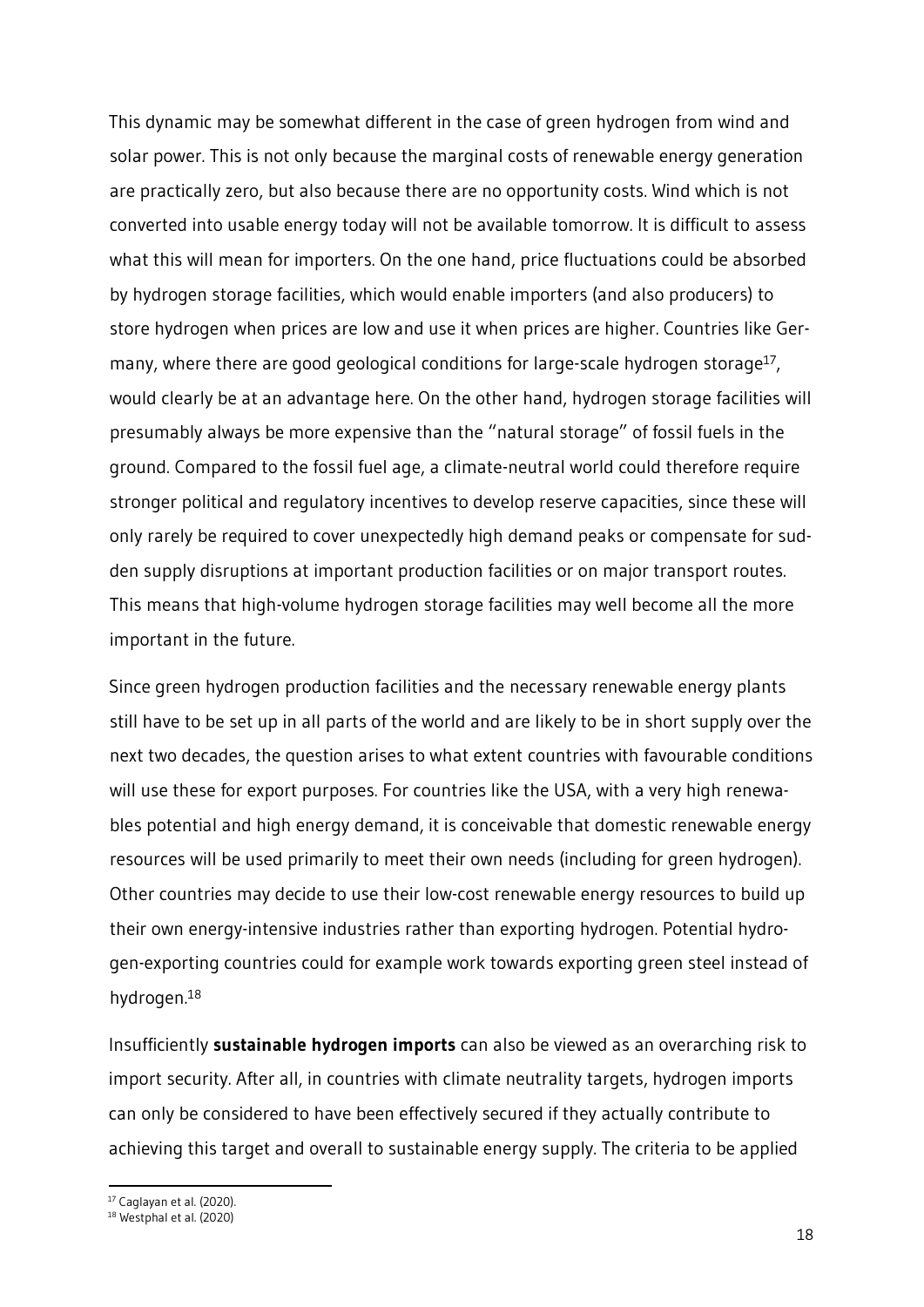and the methods by which sustainable hydrogen can be certified will have to be discussed extensively and elaborated in detail. It is expected that these criteria will gradually become stricter. Initial sustainability criteria will probably be deliberately less stringent in order to promote pilot plants (e.g. to allow for longer hours of full-load electrolysis). In the medium term, transition technologies that supplement the scarce supply of green hydrogen could be used to gain time for the development of hydrogen markets. These transition technologies (blue hydrogen, hydrogen derived from grey electricity or natural gas during steel production) cause higher emissions than green hydrogen. More stringent sustainability requirements will gradually be imposed on both domestic hydrogen production and hydrogen imports, including transportation. The development of a global hydrogen market will increase the attention paid to other aspects of sustainability, e.g. the availability of fresh water in the exporting country.

#### <span id="page-21-0"></span>**Risks relating to export countries**

When the **number of hydrogen-exporting countries and companies** initially is still low, the risk of disruptions to hydrogen imports tends to be higher. This inevitably higher risk during the first phase will be counteracted by the overall lower vulnerability to hydrogen import shocks (see above). Another risk would arise for hydrogen-importing countries if exceptionally inexpensive and/or high-yield sources of climate-neutral hydrogen were to remain in the hands of just a few companies or be controlled by the governments of rival countries. In the longer term, the number of hydrogen exporters is likely to increase significantly. If liquid international markets with lively competition among exporters form, importing countries would be able to access a diversified hydrogen supply pool and to minimise excessive dependencies on individual exporters. If international competition remains weak or a handful of exporters form an oligopoly, import security would be more at risk in the event of fluctuating prices or production shutdowns.

The **substitutability of hydrogen exporters** will be a crucial factor if there are short-term supply disruptions or longer-term delivery stops by key exporting countries or companies. In these situations, it will be important to not only have a large number of hydrogen supply sources, but also a diversified transport infrastructure – e.g. a combination of multilateral pipeline networks and shipping routes – and an adaptable international hydrogen

19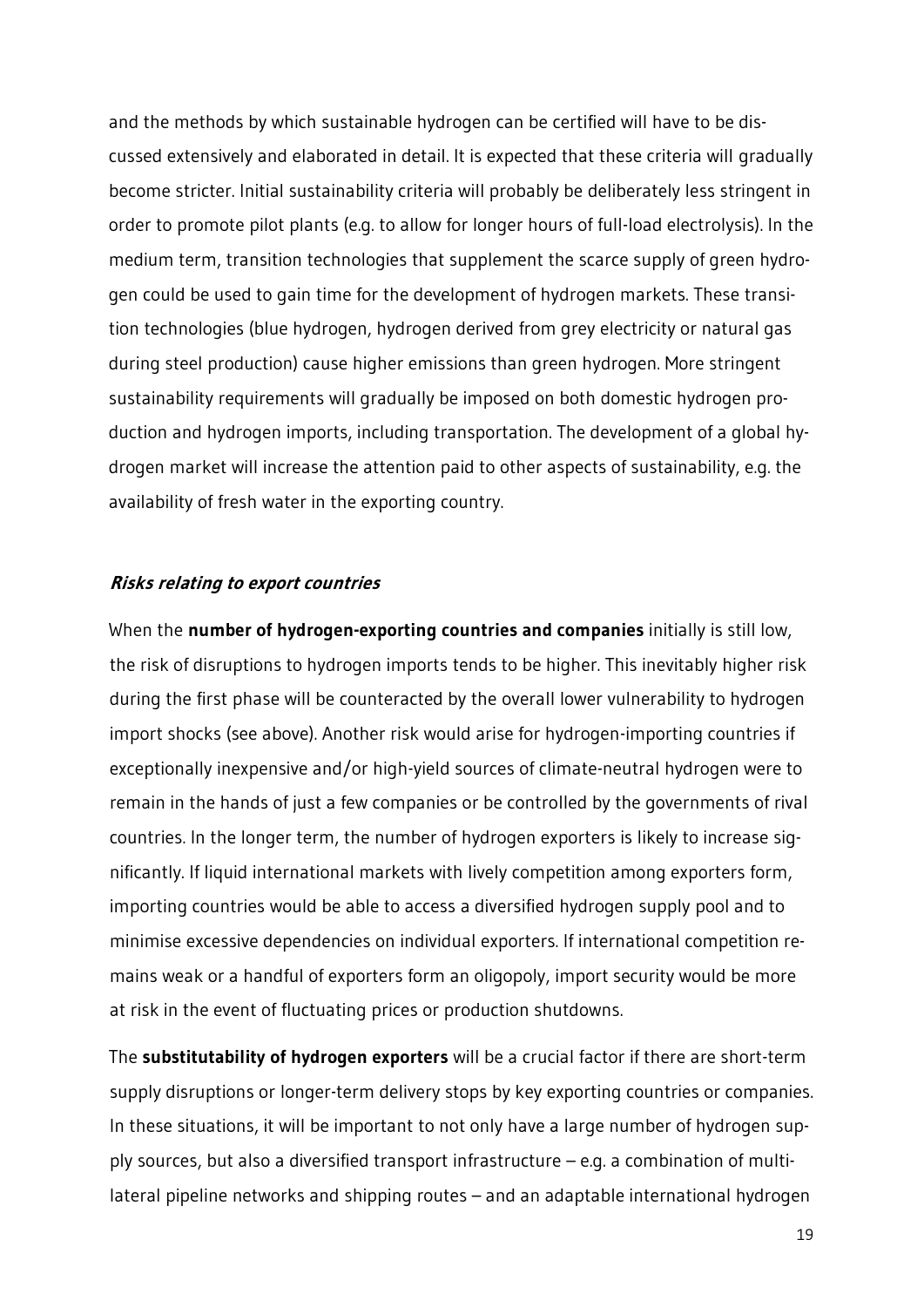market structure that flexibly connects hydrogen suppliers and customers. Inflexible transport routes (e.g. heavy reliance on a few bilateral pipelines) and rigid market structures (e.g. a lack of liquid spot markets) could mean that import deficits cannot be replaced in good time. In the ramp-up phase, in which bilateral supply contracts will probably play a key role and the transport structure is not yet fully developed, this short-term substitutability is impaired. In the long term, however, this risk is easier to manage thanks to increasingly diversified transport routes and flexible market models.

Another risk is the **political stability of the exporting countries**. Domestic or foreign-policy conflicts could significantly disrupt international energy trade. Overall, this risk should gradually decrease with increasing hydrogen imports and domestic renewables expansion. This is suggested not only by the increasing diversification of Germany's energy-supplying countries but also, from today's perspective, by the comparatively higher stability and lower foreign policy tension with potential hydrogen exporting countries such as Iceland, Chile, Canada and Australia – when compared to some countries from which Germany import fossil fuels. Even in the longer term, Germany is likely to be less exposed to this risk than was the case with oil and gas imports. Firstly, because green hydrogen can be produced in significantly more countries than fossil fuels, making hydrogen less suitable for use as a geopolitical weapon than  $\text{oil}^{19}$ , and secondly, because energy import demand will decrease (see above).

#### <span id="page-22-0"></span>**Risks relating to transport**

The hydrogen supply chain may be exposed to **transit risks**. These include domestic and international political conflicts along the transport route. Ukraine is one example of a geopolitically high-risk transit route. Unlike transit risks, **transport risks** are technical rather than political in nature. Examples include the breakdown of a pipeline or regasification plant at a terminal as a result of technical failure or a natural disaster. These risks are particularly pronounced when there are only a few transport routes (e.g. single pipelines) and import locations (e.g. only one import terminal), when large import volumes depend on individual routes, when the import infrastructure is outdated, prone to breakdown or susceptible to climate change, and when alternative import routes are difficult

-

<sup>&</sup>lt;sup>19</sup> Van de Graaf et al. (2020)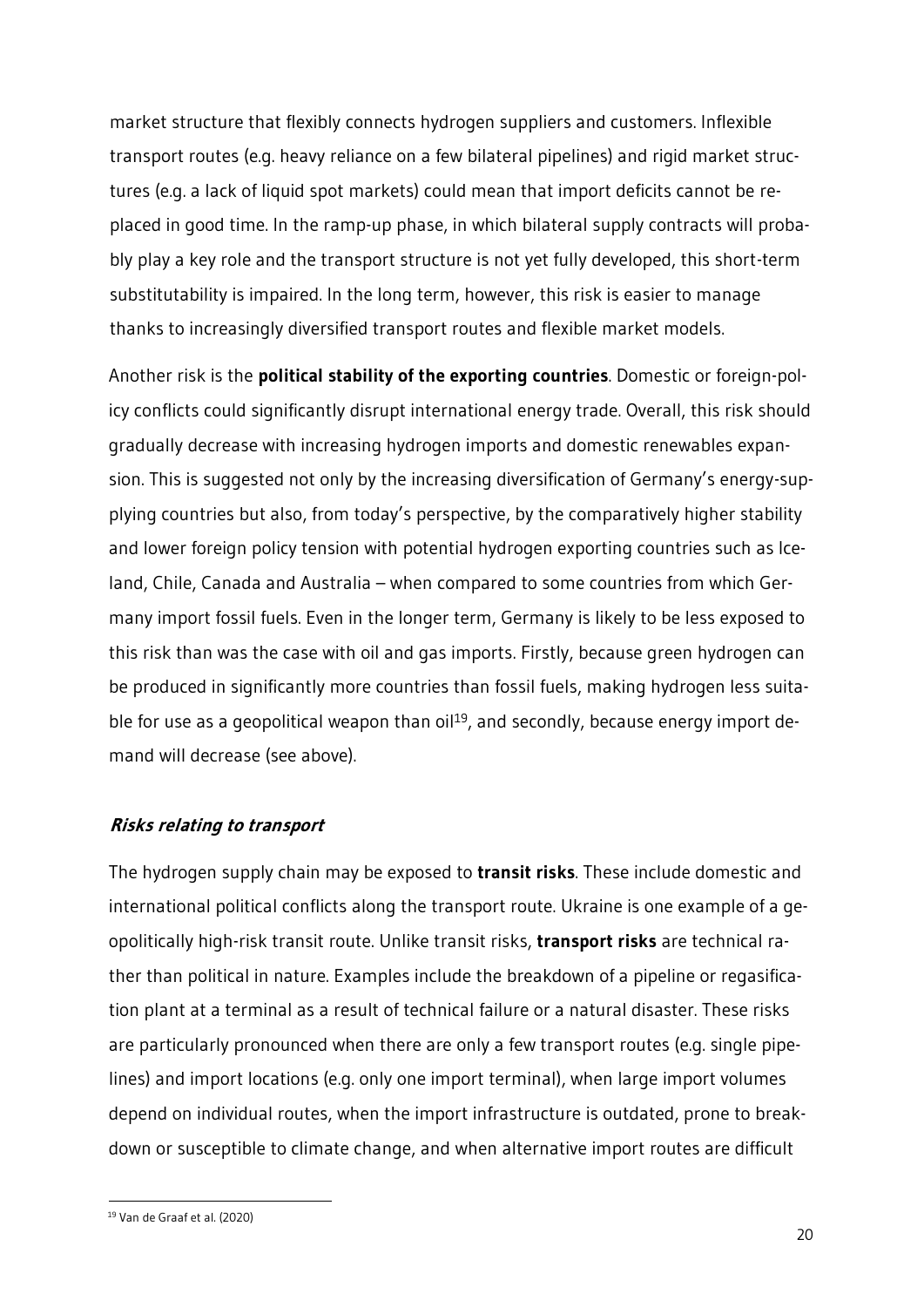to mobilise in the event of supply disruptions.

### <span id="page-23-0"></span>**Risks in Germany and the EU**

The lower the domestic capacities available to **compensate for hydrogen import shortages,** the more vulnerable the country will be to possible import disruptions. The substitutability of hydrogen imports will predominantly be determined by three factors, all of which are largely within the control of the importing country:

- 1. Low or insufficient storage capacities
- 2. Lack of options for fuel switching at short notice, and
- 3. Insufficient scalability of domestic hydrogen production.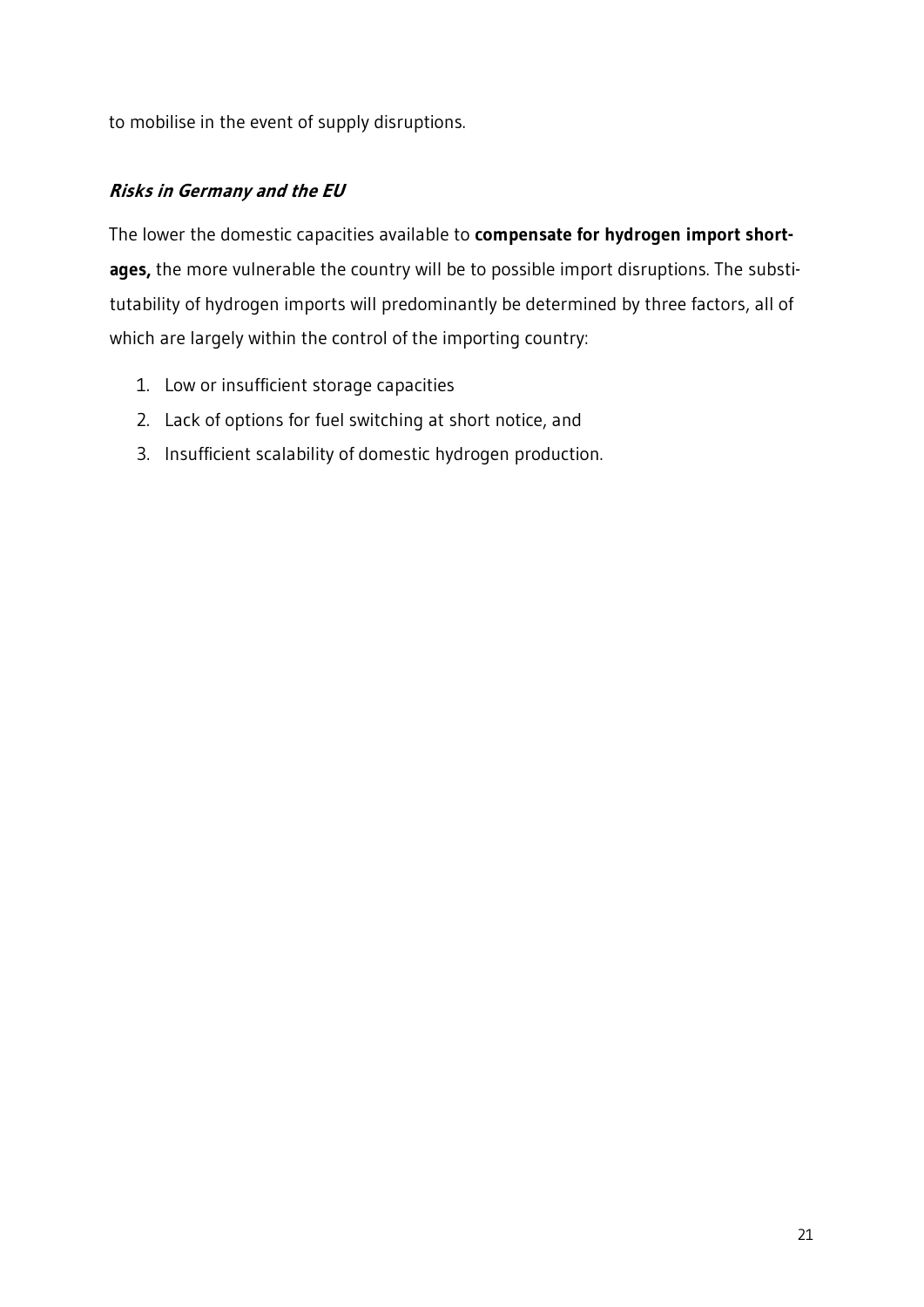# <span id="page-24-0"></span>**Strategies for hydrogen import security**

As described in the previous chapter, the import of hydrogen entails certain risks. However, hydrogen imports are also associated with significant advantages, since a climateneutral economy without them would be practically inconceivable without expending very high costs and accepting other disadvantages. This is why risk management is a core element of any import security strategy. As a rule, risk management does not mean avoiding all risks. Even in cases where that would be possible, it would usually be far too expensive and not very practical. This general principle also applies to energy-importing countries as they progress towards climate neutrality.

In the following, various strategies aimed at managing risks and strengthening hydrogen import security for energy-importing countries are presented. These are divided into three areas: reducing the hydrogen import needs; securing available, affordable and sustainable hydrogen imports; and taking measures to reduce vulnerability to import disruptions.

### <span id="page-24-1"></span>**Reducing hydrogen import needs**

The import share of a country's energy consumption is regularly categorised as a risk-increasing factor in international energy security rankings.<sup>20</sup> In this analysis, too, we assume that the risks associated with energy imports in terms of availability and accessibility are higher than those associated with domestic supply chains. Reducing the need for hydrogen imports can therefore be seen as the first element of a strategy for securing hydrogen imports. There are three main approaches that could conceivably decrease demand for hydrogen imports: reducing energy demand, increasing domestic production of hydrogen and renewables, and increasing imports of non-hydrogen-based energy (e.g. electricity, biomass).

Future energy demand could be reduced through energy sufficiency, energy efficiency and direct electrification – clearly "no regret" strategies, also from the perspective of cli-

<sup>-</sup><sup>20</sup> World Energy Council (2020), Global Energy Institute (2020), Azzuni and Breyer (2020), Hughes and Shupe (2010).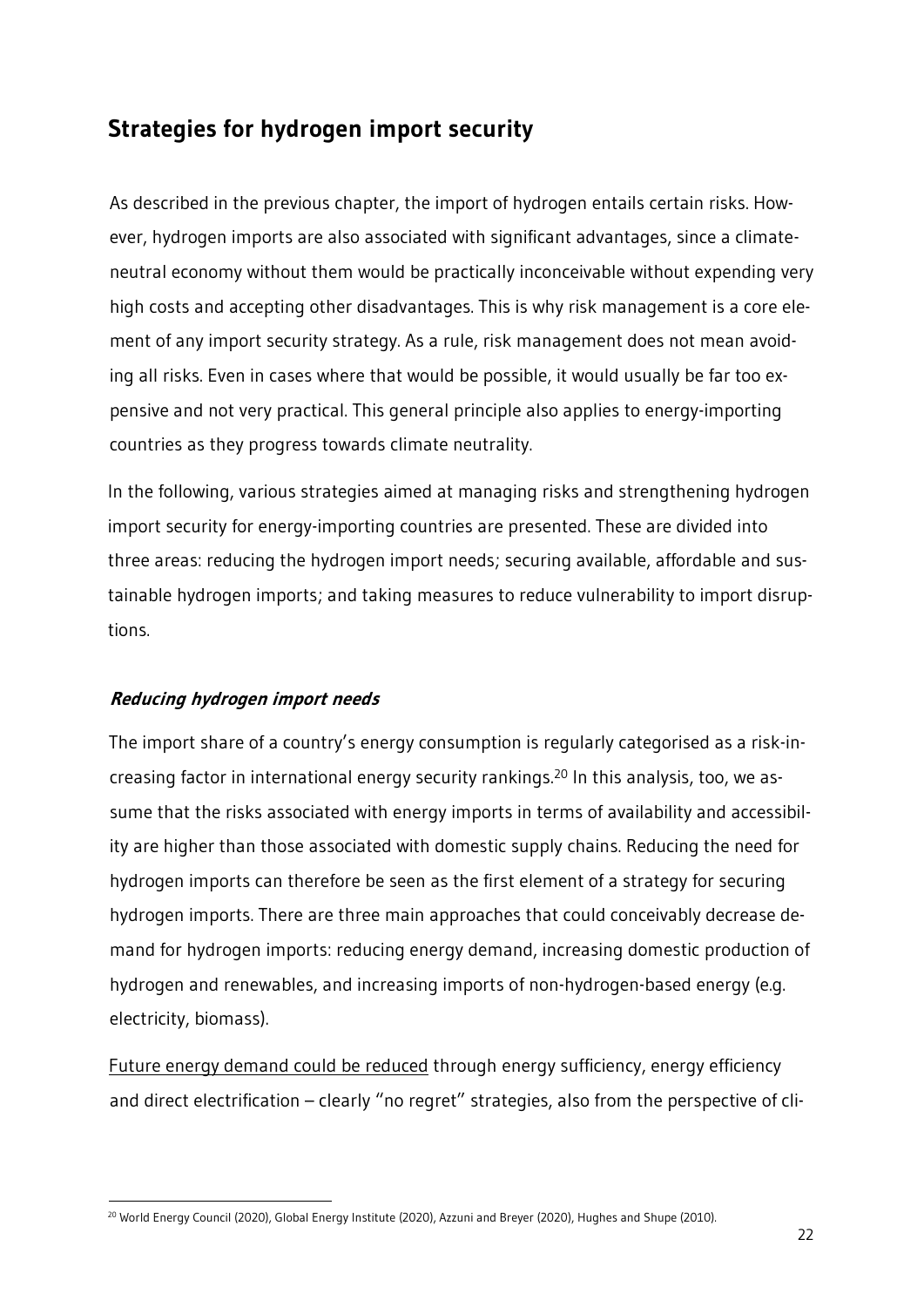mate policy. More economical or efficient forms of energy should be used whenever possible and expedient (e.g. reducing motorised individual transport, switching to electric mobility) in order to ensure that sufficient affordable climate-neutral hydrogen is available for use in sectors that are difficult to decarbonise.

A second approach to reducing hydrogen import needs would be to increase domestic production of hydrogen, which would require greater deployment of domestic renewable energy. In Germany, however, this strategy would come up against obstacles in terms of political acceptance, nature conservation, alternative land use requirements and economic viability. In principle, domestic hydrogen production could also be supplemented by hydrogen from fossil energy with CCS (blue hydrogen). However, the CO2 storage facilities available in Germany and Europe are limited. Moreover, this scarce resource will be needed to offset emissions from non-energetic activities (e.g. cement production, agriculture).

The third approach to reducing hydrogen import needs would be to increase imports of other non-hydrogen-based forms of energy (electricity or biomass). However, since the potential for climate-neutral electricity imports to Germany is limited and there are significant concerns about biomass imports in terms of sustainability and competition for land, the first two approaches appear to be much more promising.

### <span id="page-25-0"></span>**Securing hydrogen imports**

A strategy for securing hydrogen imports can be inferred from the three overarching risks (availability, affordability and sustainability). To some extent, availability and affordability are two sides of the same coin, meaning that the associated strategies are closely interlinked and will be considered together in this analysis.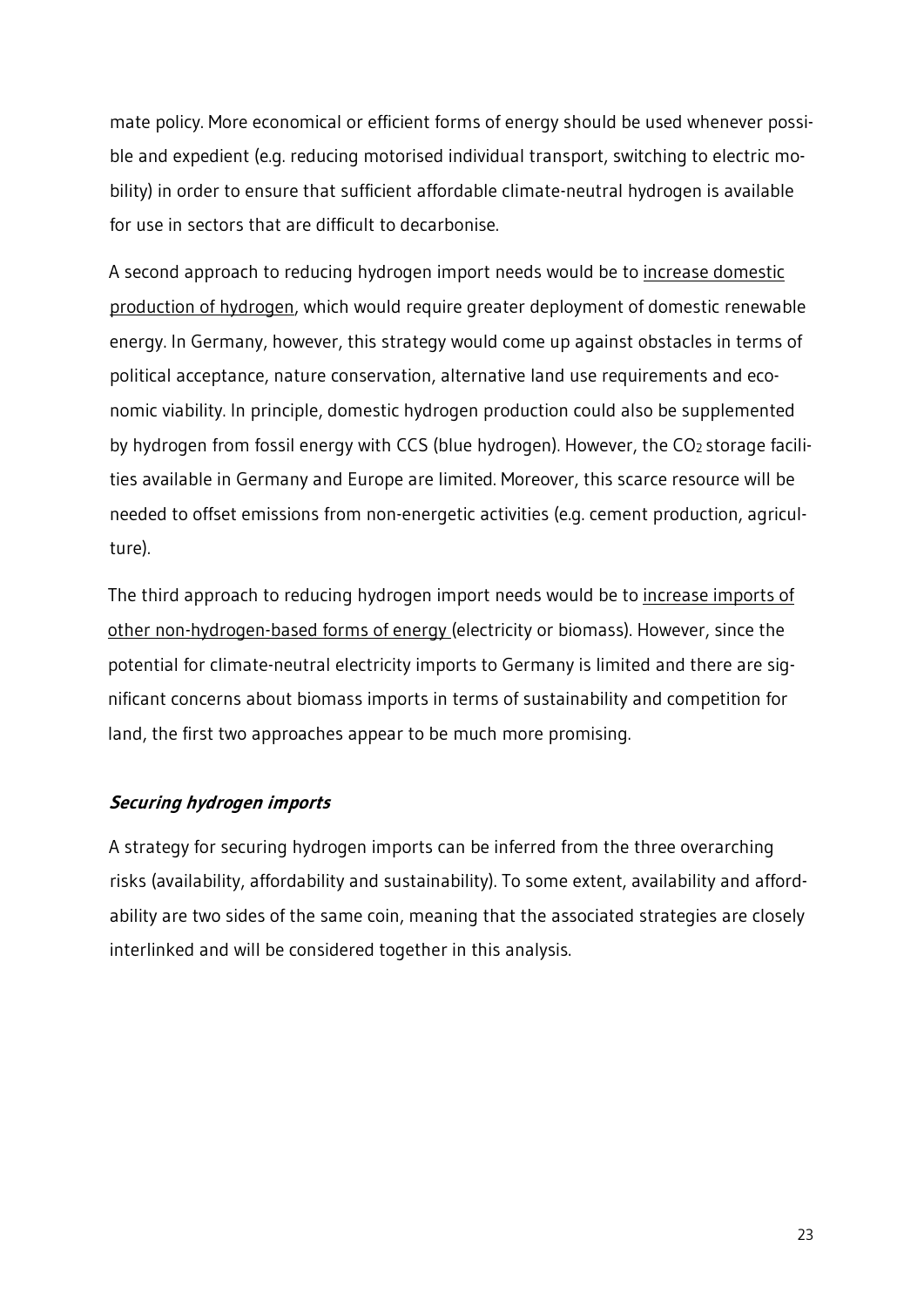#### **Safeguarding availability and affordability**

One key strategic element of this first phase, in which we already find ourselves, is to support the ramp-up of national and international hydrogen markets. The interdependence of supply, demand, infrastructure and competitiveness can be resolved through different strategies, which accelerate the market ramp-up and promote economies of scale, technological advancements and thus affordability. These include:

- Ambitious, credible climate targets in Germany, the EU and worldwide only then will hydrogen become really relevant.
- A regulatory framework commensurate with climate targets, with climate policy instruments such as sharply rising  $CO<sub>2</sub>$  prices which cover all sectors in which hydrogen is used – including international aviation and shipping.
- Some hydrogen technologies will also require technology-specific instruments to trigger innovation and the market ramp-up. These include targeted funding programmes, at both international (e.g. H2Global) and national level (e.g. Carbon Contracts for Difference).
- The integration and alignment of the European and global markets for hydrogen and hydrogen technologies, e.g. by harmonising safety standards and creating a reliable regulatory framework for infrastructure operations.
- Securing favourable long-term concessions and/or supply agreements for the majority of hydrogen imports, and purposefully developing liquid international markets for the remainder. In principle, there is an area of conflict between these two goals in which both hydrogen-importing companies as well as policymakers will have to strike a good balance, e.g. when making decisions about infrastructure expansion.
- Adequately funded R&D programmes, which are aligned with climate targets and the hydrogen strategy and will promote the learning effects necessary for medium and long-term cost reductions and resource efficiency gains.

Another key strategic measure for securing the availability and affordability of hydrogen imports involves diversifying supply sources and strengthening trading relations. The faster and more extensively the initially unavoidable dependence on just one or a very few suppliers and possibly transit routes can be supplemented by trading relations with several exporting countries and companies, the lower the hydrogen import risks tend to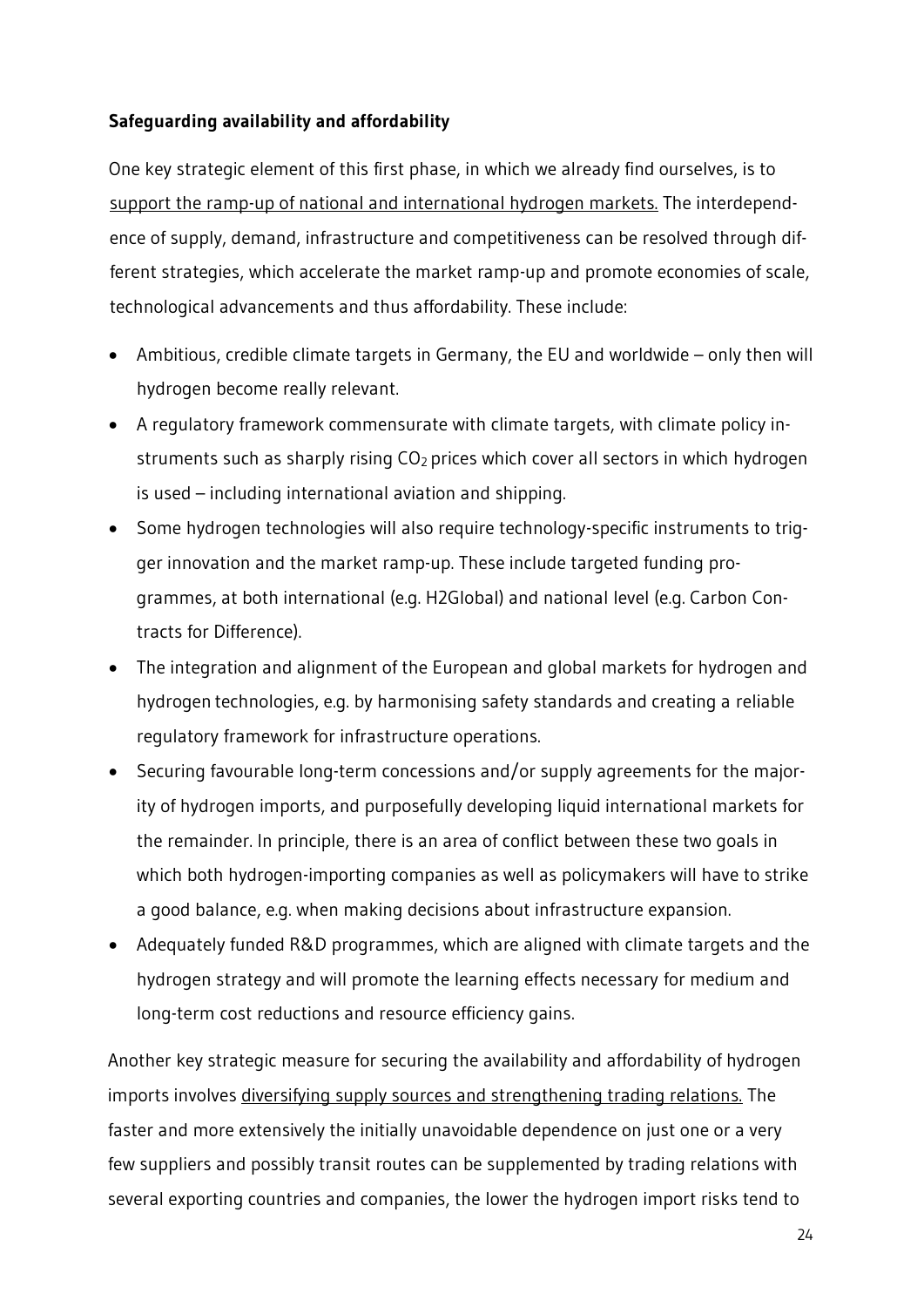be. Hydrogen trade cannot be considered separately in this context. The stronger the hydrogen-importing country's economic, political and cultural relations with the key export and transit countries, the lower the risk of import disruptions or shocks. The following strategic measures could be adopted to minimise these risks:

- The creation of a market for ship transport as a basis for multilateral trading relations, both as a supplement and – in emergencies – as an alternative to future hydrogen or ammonia pipelines.
- When planning international pipelines: attention to potential economic and foreign policy conflicts and agreements, which mitigate these conflicts and thus the risk of supply disruptions.
- When defining criteria for distributing subsidies and for private companies when selecting suppliers: in addition to other criteria, importance must be attached to the diversification of suppliers and transport routes.
- Promoting bilateral and multilateral cooperation and partnerships in the hydrogen space (e.g. through the IEA and IRENA) and establishing international import chains with close cooperation between companies in the importing, transit and exporting countries.
- Long-term cooperation (also outside the energy sector) with exporting and transit countries and efforts to achieve (balanced) interdependencies between importing countries and exporting/transit countries.
- Cooperation, coordination and joint action to secure international hydrogen demand with other future hydrogen importers (example: origin of the IEA).

Another strategic measure would be the development of a robust, diversified import infrastructure for hydrogen. This includes the entire infrastructure along the import chain, including pipelines, import and export terminals for liquid hydrogen or ammonia, and hydrogen storage facilities. This following strategic measures could support such expansion:

Securing adequate, i.e. timely and sufficient investments<sup>21</sup> in the hydrogen import infrastructure prior to the ramp-up of the hydrogen import market.

<sup>-</sup><sup>21</sup> Gracceva and Zeniewski (2014)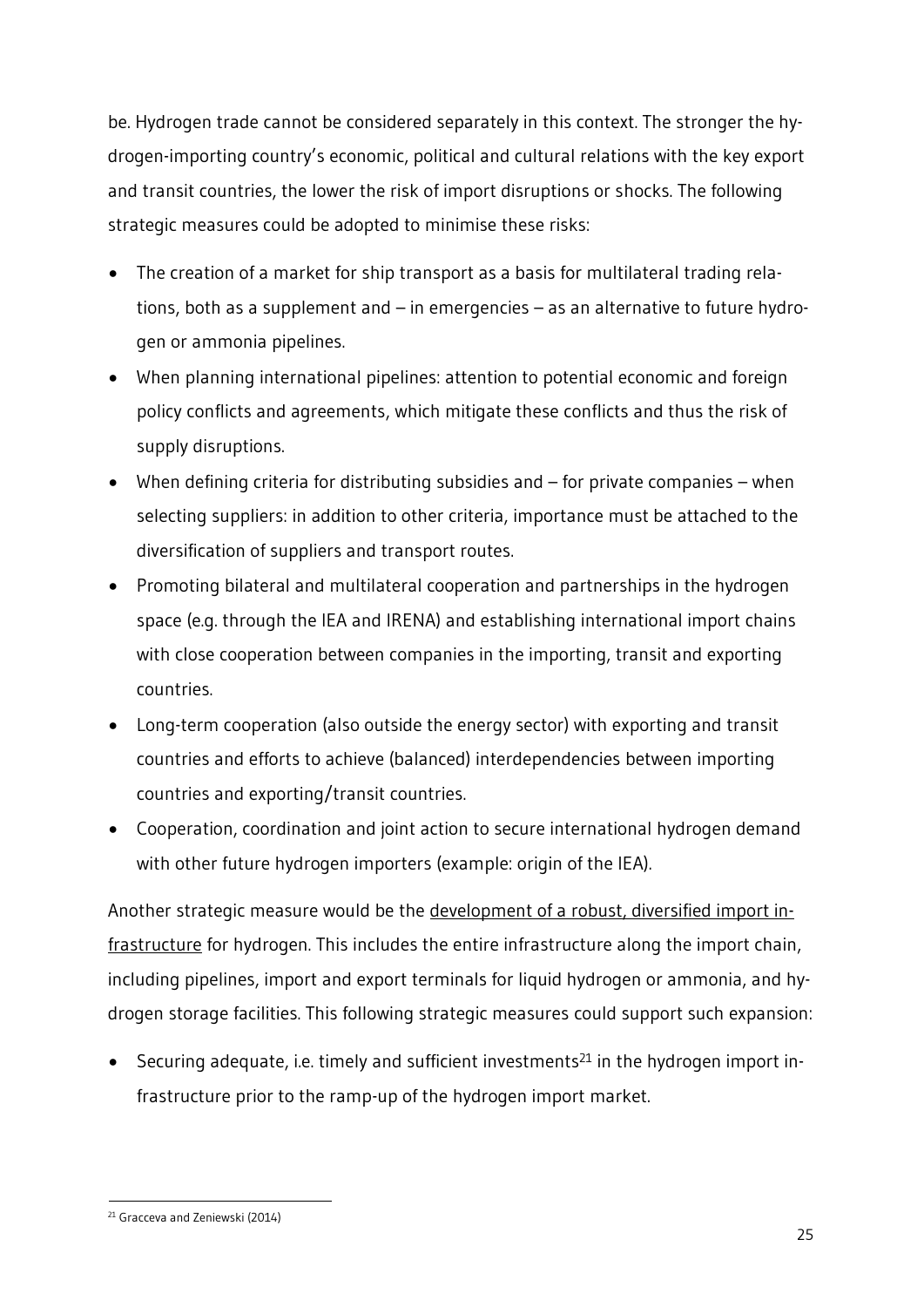- Bearing the diversification of supply channels in mind when planning infrastructure expansion.
- Focusing on the robustness and climate adaptability of the infrastructure in order to ensure its resilience in the event of future disasters.

#### Safeguarding the sustainability of hydrogen imports

Due to its climate neutrality targets, all of Germany's energy imports must be climateneutral by 2045.<sup>22</sup> As most countries aim for climate neutrality by 2050 or shortly afterwards, their energy imports will have to be climate neutral, too. Other sustainability considerations – e.g. water consumption and land use when producing green hydrogen and the effects of fracking on groundwater when producing blue hydrogen – must also be taken into account.

However, in the short term, it may be expedient to define less ambitious emission intensity standards and sustainability criteria for hydrogen imports. Firstly because the emission intensity of hydrogen imports used in 2030, e.g. in German steel mills, should be compared with an actual alternative (e.g. steel produced using coal) rather than a climate-neutral alternative that is not yet feasible. Secondly, because the market ramp-up of hydrogen production and its applications in hard-to-abate sectors is essential for achieving climate neutrality in the long term. However, due to the long lifetime of many plants, the market ramp-up must begin early on  $-$  a task made significantly more difficult by initially too strict emissions standards. The closer Germany gets to climate neutrality, the stricter the emission standards for hydrogen consumption and consequently for hydrogen imports will have to become.

The following strategic measures could ensure that hydrogen imports are sustainable:

 Analysing the life-cycle emission intensity of various imports of hydrogen and hydrogen derivatives.

<sup>-</sup> $^{22}$  In principle, the climate neutrality of imports (and naturally also of domestic fossil-fuelled energy production if this still exists) could also be guaranteed by offsetting emissions through BECCS or DACCS. However, BECCS requires significant amounts of land and consequently raises concerns regarding competition with other forms of land use such as nature conservation, food production, agriculture and forestry. DACCS will be energy-intensive and very expensive in the foreseeable future. Both require social acceptance and access to CO<sub>2</sub> storage facilities which are otherwise of limited use. BECCS and DACCS will be needed to offset unavoidable emissions such as those that arise from agriculture and cement production. Unless the costs of DACCS fall significantly, it should be assumed as a matter of precaution that all energy imports will have to be net zero once Germany achieves climate neutrality.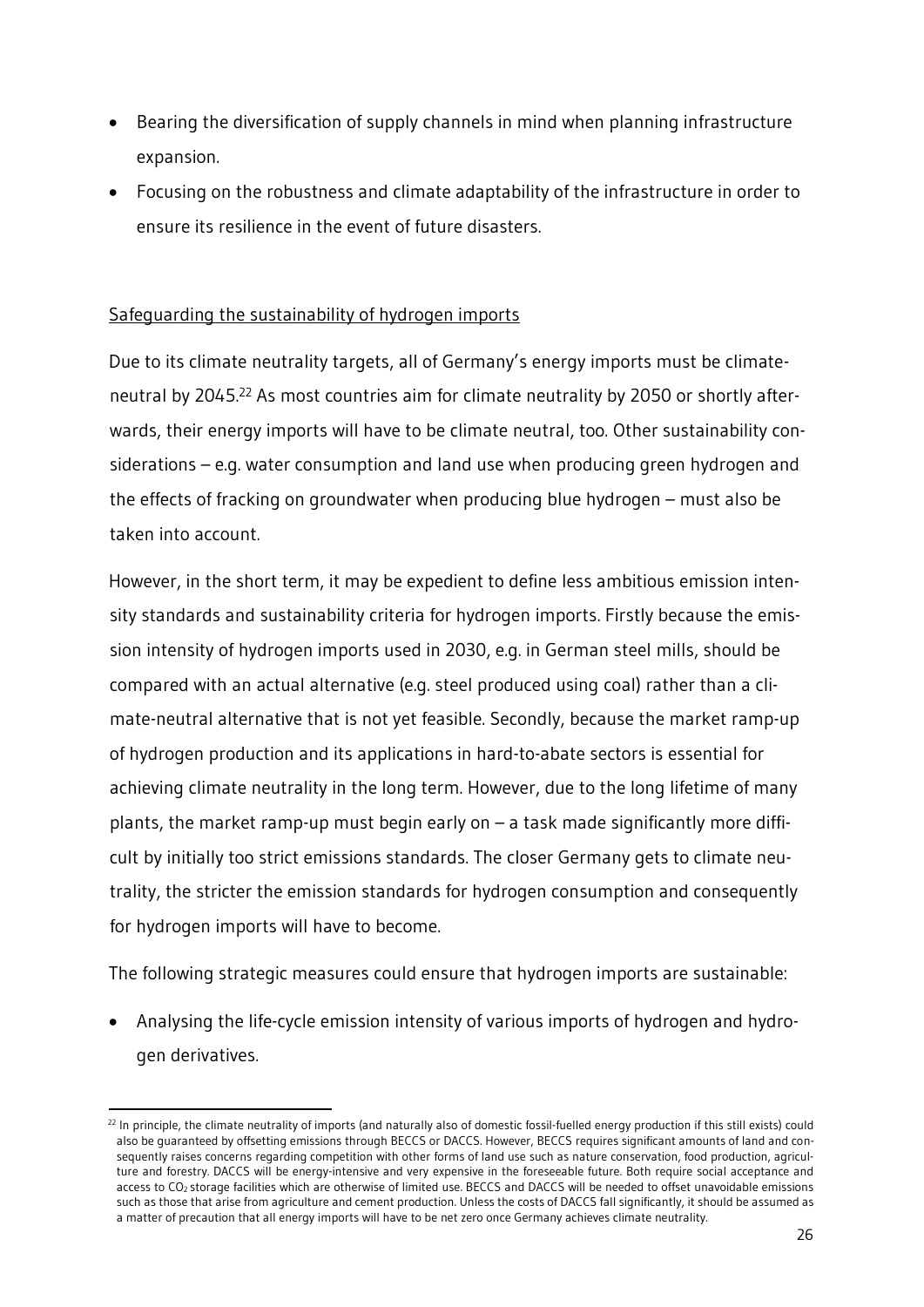- Strengthening the (satellite-supported) monitoring of methane leakages along the entire upstream production chain (production sites, pipelines, LNG terminals, distribution grids) and at (future) blue hydrogen production sites.
- Development of standards and certification procedures for the GHG emission intensity of green and blue hydrogen and for the transport of hydrogen and its derivatives.
- Cooperation with other hydrogen-importing countries committed to climate policy with the aim of establishing common criteria for reviewing and gradually improving the emission intensity of hydrogen imports and preventing a "race to the bottom" in the exporting countries.
- Consistent CO<sub>2</sub> pricing of upstream emissions from energy imports, e.g. through integration into a CO2 border adjustment at the EU's external borders or multilateral alliances with a coordinated rise in CO<sub>2</sub> prices.

#### <span id="page-29-0"></span>**Reducing vulnerability to import shortages**

Additional strategic measures could lessen the vulnerability of hydrogen-importing countries to possible hydrogen import disruptions. These include structural measures to **improve the substitutability of missing hydrogen imports** and **emergency plans** to mitigate the impact of hydrogen import shocks should these arise. The following strategies could be considered:

• Targeted political support for the expansion of hydrogen storage capacities and corresponding investments in the hydrogen-importing country. Geologically, large quantities of hydrogen can be stored at relatively low costs. A number of EU countries – Germany in particular – have especially good conditions for this. Hydrogen storage facilities are in any case required on a large scale in a system in which most hydrogen is produced via electrolysis. Even if imports are completely secured, they will be needed to balance seasonal fluctuations in production and demand. Their function is in many respects similar to that of today's natural gas storage facilities; however, hydrogen production is prone to still greater fluctuation and cannot be ramped up as quickly at short notice. Besides securing supplies against the standard fluctuations of hydrogen production based on variable renewables, storage facilities should also function as strategic reserves, like natural gas storage facilities do today. In the event of import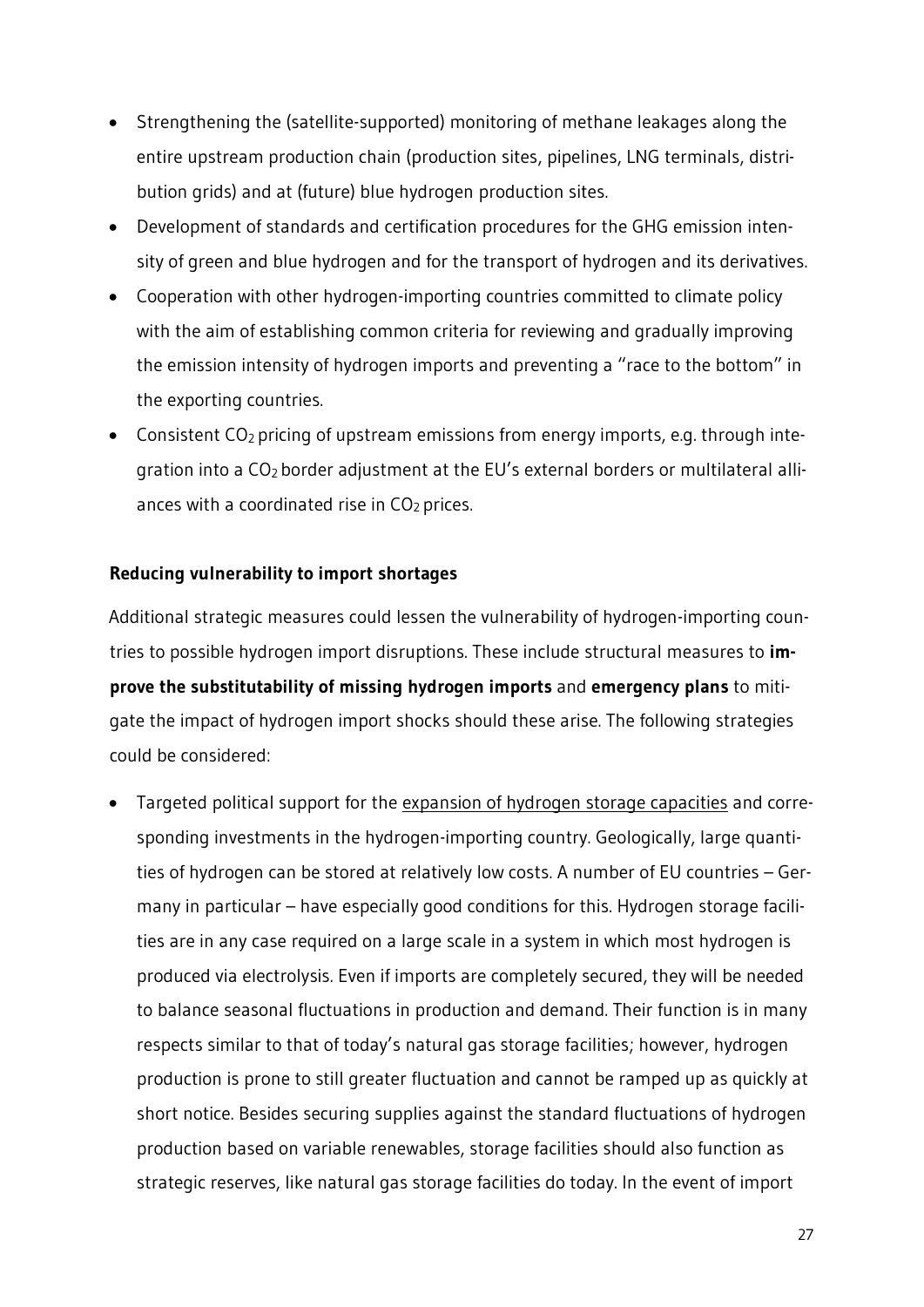shortages, consumers would have short-term access to hydrogen reserves, to be replenished when the situation returns to normal. The existence of extensive storage capacities would reduce the vulnerability of the importing country, and with it the likelihood of exporting or transit countries disrupting imports deliberately. Strategic stockpiling is one of the most important instruments to protect against import disruptions.

- Investments in the scalability of domestic hydrogen production: in emergencies, domestic electrolysers, which under normal circumstances will probably only run at part load, could operate around the clock and thus significantly increase their hydrogen production. Secondly, domestic reserve capacities for producing hydrogen from natural gas could be kept available for emergencies. These approaches assume that there will be sufficient (fossil) reserve capacities available, whether it be power plants, pipelines or energy resources; however, which would entail additional GHG emissions. In terms of climate policy, the main area of concern with regard to fossil-based solutions for the strategic reserve would not be the emissions caused on very rare occasions when emergency operations are required, but rather the risk of locking in the fossil fuel infrastructure. From the perspective of climate policy, a reserve consisting of fossil-based hydrogen production capacities would be more acceptable in the short term, while large-scale hydrogen storage facilities would be preferable in the long term. If hydrogen imports were to be disrupted for lengthy periods, there might be sufficient time for measures such as creating additional production capacities for green hydrogen. This approach would be of limited use for importing countries like Germany with less generous renewables resources, since renewables expansion will have to be stepped up considerably in these countries in any case, presumably leaving little additional area available for emergencies.
- Where technically and economically feasible, vulnerability to import shocks could also be mitigated by the option of fuel switching. Individual consumers will be able to make such a switch if they have alternative, non-hydrogen-based application systems. With the exception of possible individual cases, however, the practicability and economic viability of large-scale fuel-switching is questionable, since this would require parallel and under normal conditions redundant application systems as well as the necessary energy infrastructure. In the case of synthetic hydrocarbons, it is possibly switch back to fossil energy carriers at short nice. A systemic switch to another energy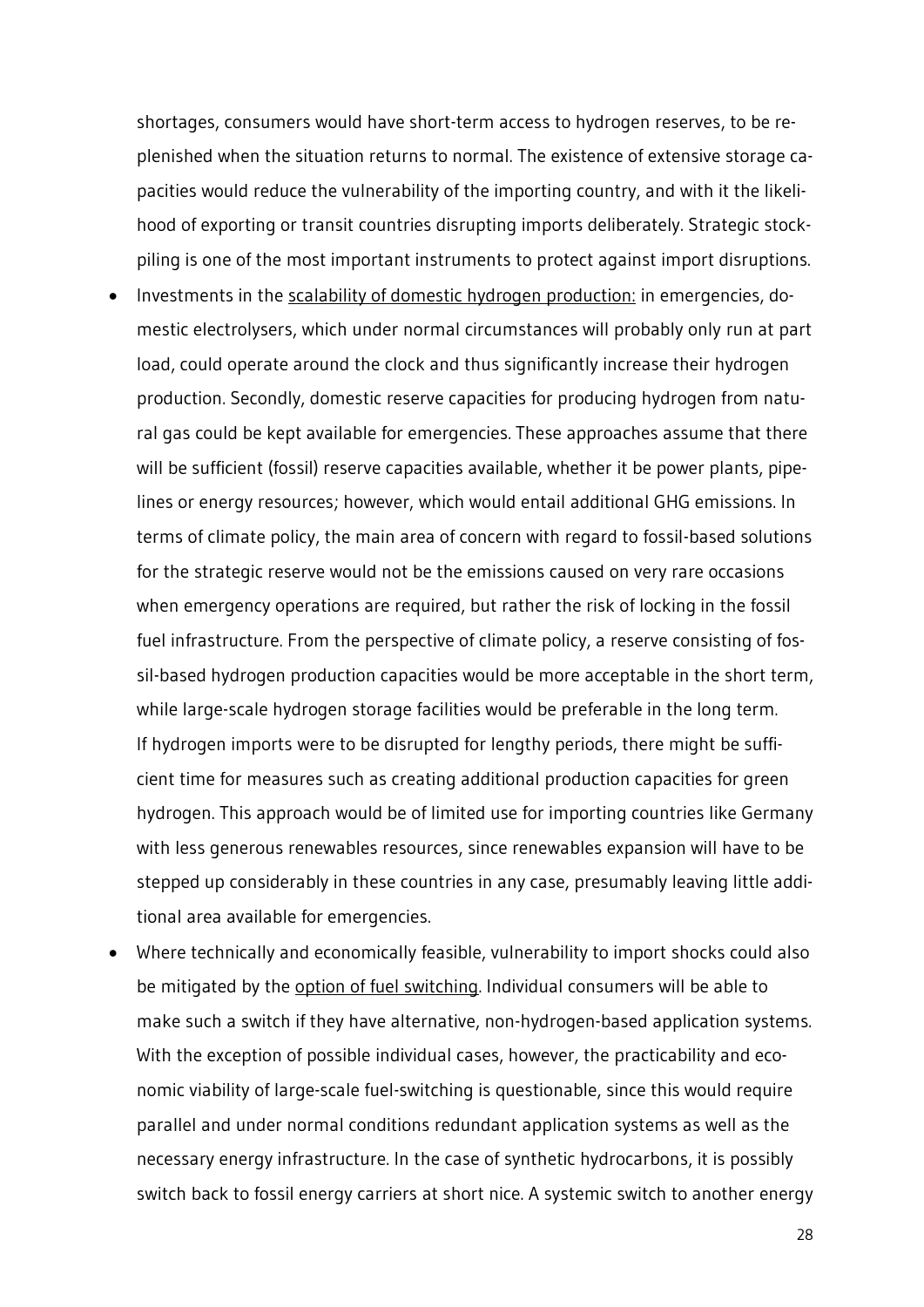carrier would be possible as long as only a relatively small portion of a fleet (e.g. of ships, peak load power/heating plants or city buses) has previously switched to hydrogen and sufficient alternative electric or fossil fuel capacities are available.

- As has been the case for fossil fuels, government-prescribed emergency plans, which can be implemented quickly and without red tape, must be put in place for times when a hydrogen supply crisis would have a serious impact on society and the economy. Plans of this kind must define the responsibilities and obligations of authorities and businesses as well the consumers who will have to be given priority if supply runs short. In a climate-neutral Germany, these would probably consist first and foremost of hydrogen-based peak load power and heating plants which guarantee security of electricity and heating supply, and possibly also strategically important industrial sectors. These emergency plans must also define the special rules under which ordinary market activities can be supplemented or replaced by sovereign intervention in response to a crisis.
- Finally, the early detection of impending import risks or supply shortages could be achieved by, if necessary, government-guaranteed access to relevant market and geopolitical information (e.g. development of supply and demand, storage levels, relevant political framework conditions, prices) for companies involved in the import of hydrogen.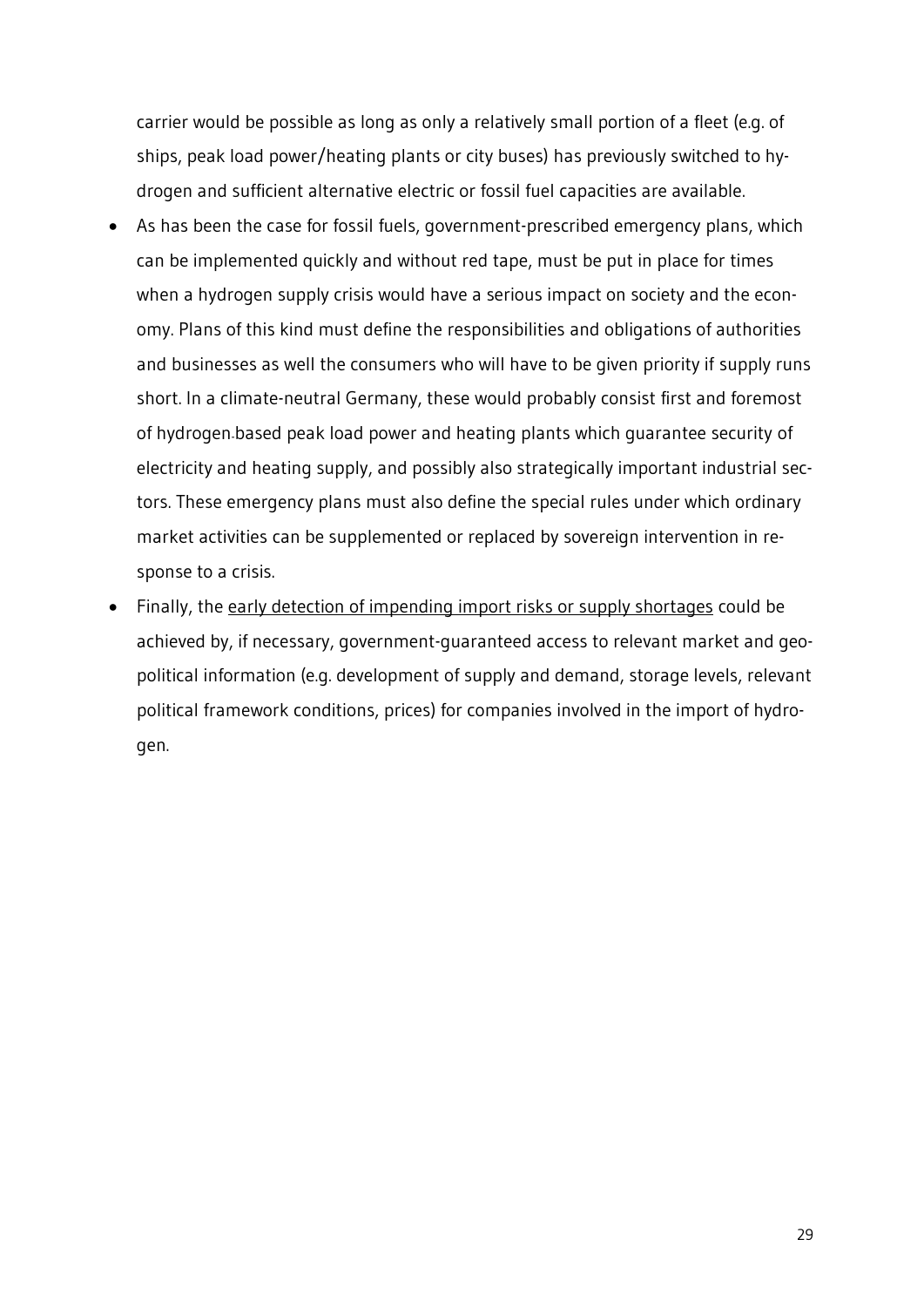## <span id="page-32-0"></span>**Balancing cooperation and competition when securing imports**

Although this analysis adopts a German perspective, many elements can be applied to other countries that are pursuing climate neutrality and are dependent on energy imports. Along with a number of EU member states, these include China, Japan, Korea and other countries in Asia and elsewhere.

If all future hydrogen-importing countries were to implement the strategic measures described in this analysis, this would lead to positive synergies in many respects, but not in all.

The synergies are likely to predominate over the next few years. The measures taken by various countries to drive the ramp-up of the hydrogen market will be mutually beneficial, thus providing investment security for producers and accelerating technological advancement and economies of scale. Structural shortages of climate-neutral hydrogen will be problematic from the perspective of climate policy, but not yet in terms of energy security, since the remaining fossil fuel infrastructure will still allow hydrogen to be produced conventionally in emergencies.

After 2030, when many countries will become increasingly reliant on hydrogen, measures taken to limit Germany's or another importer's need for hydrogen imports could help make hydrogen imports more available and affordable for other countries. If an importing country has good crisis prevention measures in place, enabling it to deal with import disruptions with relative ease, its direct and indirect trading partners would also benefit. In the light of economic ties, this is particularly relevant for Germany with regard to its EU partners. Moreover, a number of strategic measures for securing hydrogen imports would have positive synergistic effects if implemented in several hydrogenimporting countries simultaneously. This applies above all to ambitious climate targets and policies as well as to the harmonisation of safety standards.

However, there are also individual areas in which the implementation of the import security measures described above could lead to political competition between hydrogen-importing countries. Access to particularly inexpensive, high-yield sources of climate-neutral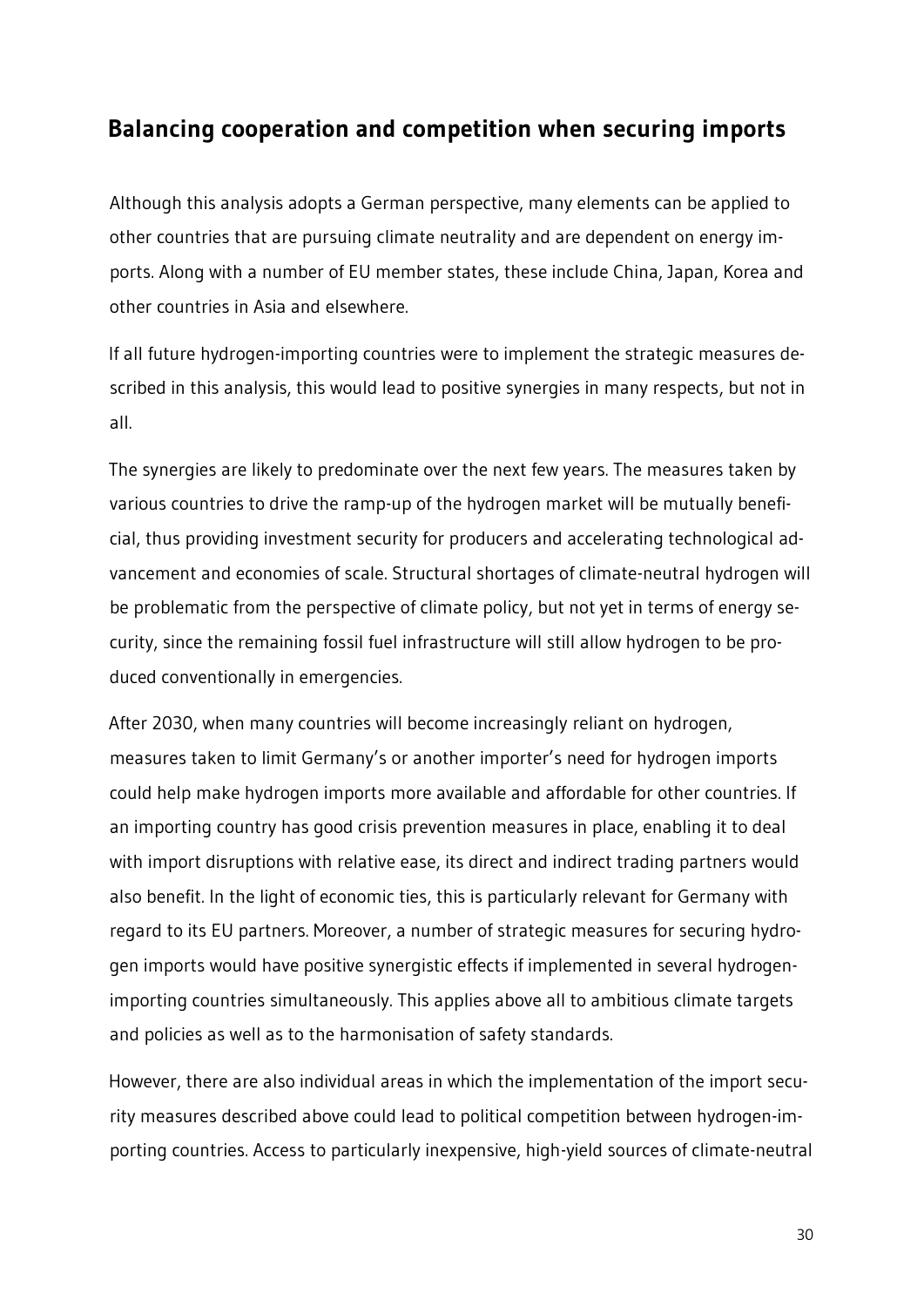hydrogen could, for example, be seen as a zero-sum game. If a government were to attempt to obtain privileged access to such sources for its own hydrogen producers or customers, this would place other countries at a disadvantage. Privileged access could be favoured by various government actions such as guarantees, subsidies, privileged licensing procedures or trade or foreign policy exchange deals. This kind of government action can help enabling long-term supply agreements or concessions for the use of certain resources or for the construction of pipelines along certain routes.

It appears that the majority of these strategic measures would create positive synergies between import countries, while a dynamic of geopolitical competition might only arise with a few of these measures. Even if particular importance were attached to these few rather competitive elements, it is doubtful whether the categories of the oil age still make sense in a world striving to achieve climate neutrality. According to the oil age's logic, the success of a hydrogen-importing country would depend on it securing a comparatively large share of the scarce hydrogen resources for itself. In light of global climate change, however, this would be a disadvantage if it resulted in other countries continuing relying on high-emission energy because they did not have sufficient access to affordable climate-neutral hydrogen.<sup>23</sup>

If other potential hydrogen-importing countries were to gain the impression that Germany or the EU wanted to secure their own hydrogen imports by making access more difficult for other countries, this could adversely affect these countries' climate policy commitments. Approaches to securing hydrogen imports that are based on tough international competition would therefore not be conducive to the efforts of achieving global climate neutrality. Close cooperation within the EU is particularly important for Germany. A purely or predominantly national consideration of hydrogen import security would in any case be unrealistic, given the synchronous electricity grid linking continental Europe, the partially shared responsibilities for oil and natural gas supply security, the common climate targets and the high degree of economic, political and social integration. If a hydrogen import crisis were to hit other EU countries, Germany would inevitably be affected as well, be it through the impact on security of electricity supply, industrial production or general economic integration.

-

<sup>23</sup> Piria (2020).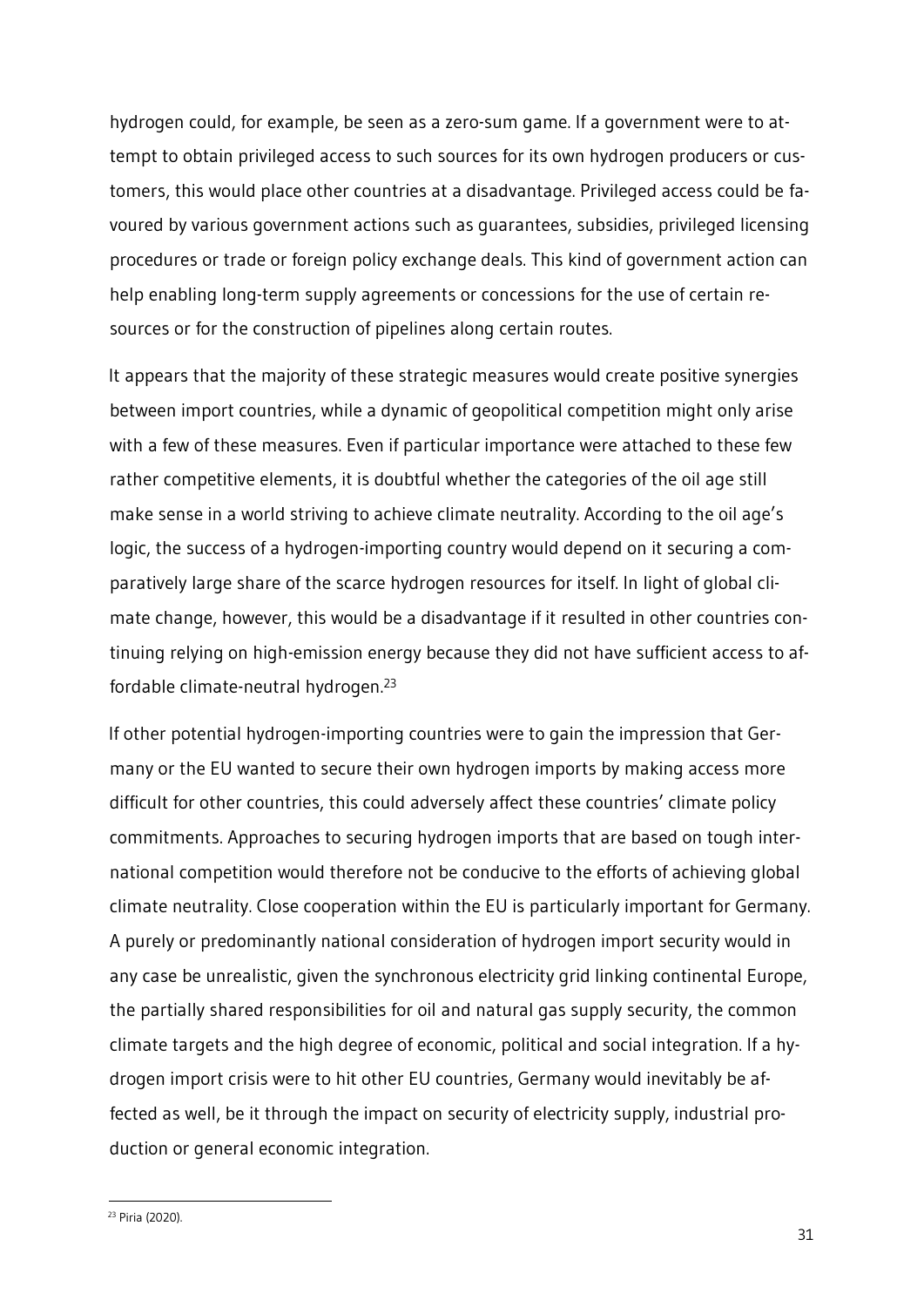Moreover, Germany will depend on the goodwill of several EU member states, which act as source or transit countries, to secure its future hydrogen imports via pipeline and its renewable electricity imports. As the largest energy consumer in the middle of the EU, with an above-average population density, comparatively unfavourable renewable energy resources and a strong industrial sector, Germany can benefit more than many other countries from a stronger integration of energy systems in the EU. Taking an EU-wide view of hydrogen import security could prevent redundancies when setting up the import and storage infrastructure and achieve positive synergistic effects in foreign hydrogen policy, e.g. when developing international sustainability standards and certification procedures.

Summing up: those hydrogen import security strategies, which are likely to create positive synergies between hydrogen-importing countries, predominate. Germany's foreign hydrogen policy should therefore not only focus on (potential) hydrogen-exporting countries but also reach out to other (potential) hydrogen-importing countries, e.g. by cooperating on the development of hydrogen transport technologies, the establishment of supply chains and the roll-out of hydrogen applications that make sense for climate policy.

When it comes to ensuring the sustainability of hydrogen imports, diverging preferences could arise among hydrogen-importing countries as a result of more or less ambitious climate goals and sustainability concepts or of differing views on the potential of CCS or on the risks of nuclear energy. Germany could therefore work together in particular with importing countries and regions with similar energy policy objectives and with potential exporting countries with low-cost renewable energy resources.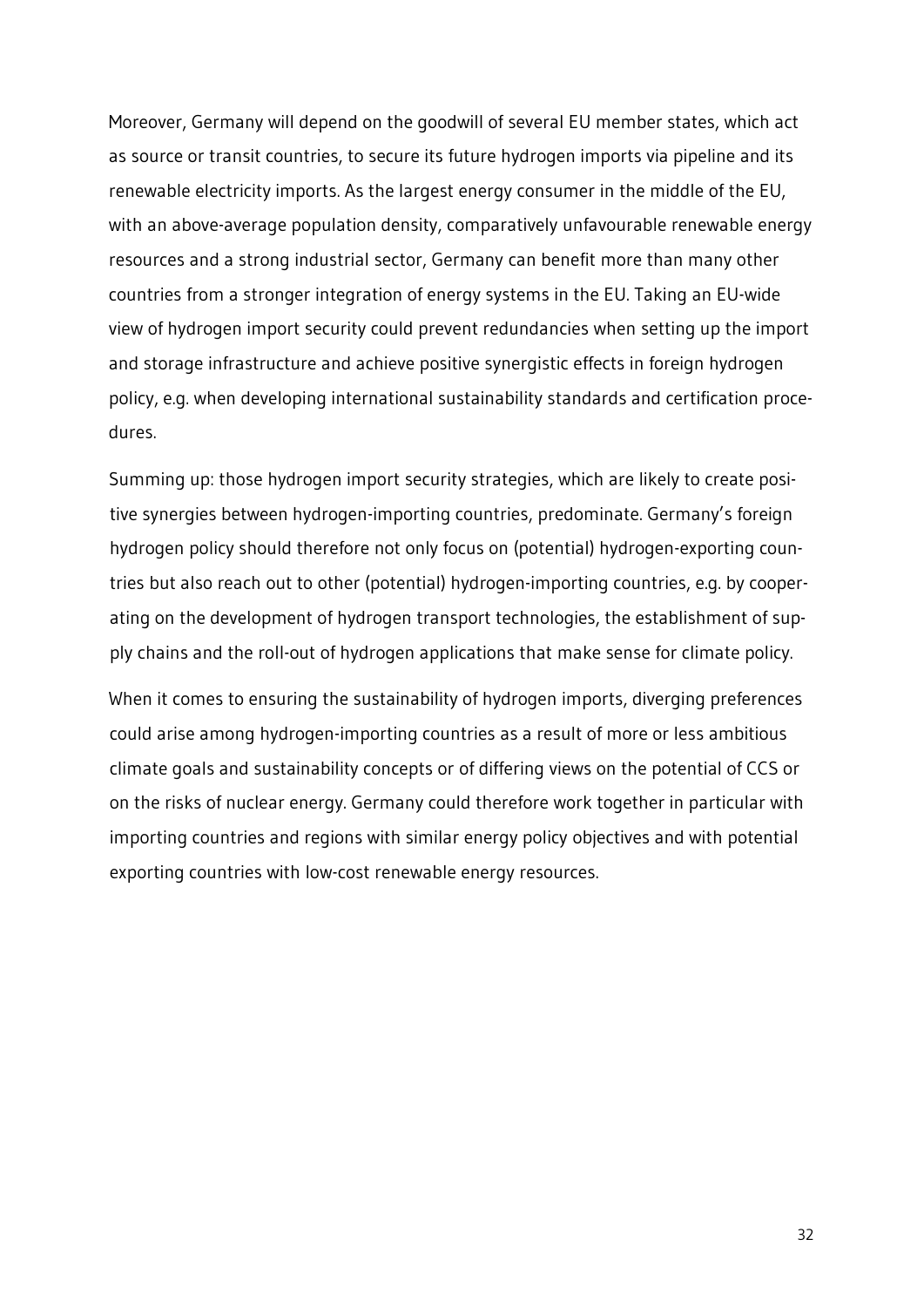#### **References**

- AGEB (AG Energiebilanzen e.V.) (2020a): Auswertungstabellen 1990 2019 (Datenstand September 2020). [https://ag-energiebilanzen.de/#awt\\_2019\\_d](https://ag-energiebilanzen.de/#awt_2019_d)
- Ang, B.W., Choong, W.L, Ng, T.S. (2015): Energy security: Definitions, dimensions and indexes. Renewable and Sustainable Energy Reviews, 42, 1077-1093.

<https://ideas.repec.org/a/eee/rensus/v42y2015icp1077-1093.html>

Ariadne (2021): Deutschland auf dem Weg zur Klimaneutralität 2045. Szenarien und Pfade im Modellvergleich. Ariadne-Report.

[https://ariadneprojekt.de/publikation/deutschland-auf-dem-weg-zur-klimaneutralitat-2045](https://ariadneprojekt.de/publikation/deutschland-auf-dem-weg-zur-klimaneutralitat-2045-szenarienreport/) [szenarienreport/](https://ariadneprojekt.de/publikation/deutschland-auf-dem-weg-zur-klimaneutralitat-2045-szenarienreport/)

Ariadne (2021b): Eckpunkte einer adaptiven Wasserstoffstrategie. Ariadne-Kurzdossier

- Azzuni, A., Breyer, C. (2018), Definitions and dimensions of energy security: a literature review. WIREs Energy Environ, 7: e268. <https://doi.org/10.1002/wene.268>
- Azzuni, A., Breyer, C. (2020): Global Energy Security Index and Its Application on National Level, Energies 2020, 13(10), 2502.<https://doi.org/10.3390/en13102502>
- Caglayan, D.C., Weber, N., Heinrichs, H.U., Linßen, J., Robinius, M., Kukla, P., Sollten, D. (2020): Technical potential of salt caverns for hydrogen storage in Europe. International Journal of Hydrogen Energy, 45, Issue 11, 6793-6805.<https://doi.org/10.1016/j.ijhydene.2019.12.161>
- Cherp, A., Jewell, J. (2014): The concept of energy security: Beyond the four As. Energy Policy, 75, 415-421.<https://doi.org/10.1016/j.enpol.2014.09.005>
- dena (2021): dena-Leitstudie Aufbruch Klimaneutralität. https://www.dena.de/newsroom/meldungen/dena-leitstudie-aufbruch-klimaneutralitaet/
- Elbassoussy, A. (2019): European energy security dilemma: major challenges and confrontation strategies, Review of Economics and Political Science, 4, 321-343. <https://doi.org/10.1108/REPS-02-2019-0019>

Energy Charter Secretariat (2015): International Energy Security. Common Concept for Energy Producing, Consuming and Transit Countries. [https://www.energycharter.org/fileadmin/Docu](https://www.energycharter.org/fileadmin/DocumentsMedia/Thematic/International_Energy_Security_2015_en.pdf)[mentsMedia/Thematic/International\\_Energy\\_Security\\_2015\\_en.pdf](https://www.energycharter.org/fileadmin/DocumentsMedia/Thematic/International_Energy_Security_2015_en.pdf)

Global Energy Institute (2020): Energy Security Risk Index. [https://www.globalenergyinsti](https://www.globalenergyinstitute.org/energy-security-risk-index)[tute.org/energy-security-risk-index](https://www.globalenergyinstitute.org/energy-security-risk-index)

Goldthau, A., Keim, M., Westphal, K. (2018): Die Energiewende und ihre geopolitischen Konsequenzen, in: Stiftung Wissenschaft und Politik, SWP-Aktuell 2018/A 51, 22.09.2018.

Gracceva, F., Zeniewski, P. (2014): A systemic approach to assessing energy security in a low-carbon EU energy system. Applied Energy, 123, 335-348 [https://ideas.repec.org/a/eee/ap](https://ideas.repec.org/a/eee/appene/v123y2014icp335-348.html)[pene/v123y2014icp335-348.html](https://ideas.repec.org/a/eee/appene/v123y2014icp335-348.html)

Hughes, L., Shupe, D. (2010): Applying the Four 'A's of Energy Security as Criteria in an Energy Security Ranking Method. The Routledge Handbook of Energy Security. [https://www.routledge](https://www.routledgehandbooks.com/doi/10.4324/9780203834602.ch18)[handbooks.com/doi/10.4324/9780203834602.ch18](https://www.routledgehandbooks.com/doi/10.4324/9780203834602.ch18)

Ikenberry, G.J. (1986): The irony of state strength: comparative responses to the oil shocks in the 1970s. International Organization, 40 (1), 105-137.<http://www.jstor.org/stable/2706744>

Pflugmann, F., De Blasio, N.D. (2020): The Geopolitics of Renewable Hydrogen in Low-Carbon Energy Markets. Geopolitics History and International Relations 12 (1): 2374-4383. https://www.researchgate.net/publication/341251092 The Geopolitics of Renewable Hydrogen in Low-Carbon Energy Markets

Piria, R. (2020): Wasserstoffstrategie: Auch mit Importländern ist eine Partnerschaft essenziell. Tagesspiegel Background Energie, 10.1.2020. [https://background.tagesspiegel.de/energie](https://background.tagesspiegel.de/energie-klima/wasserstoffstrategie-auch-mit-importlaendern-ist-eine-partnerschaft-essenziell)[klima/wasserstoffstrategie-auch-mit-importlaendern-ist-eine-partnerschaft-essenziell](https://background.tagesspiegel.de/energie-klima/wasserstoffstrategie-auch-mit-importlaendern-ist-eine-partnerschaft-essenziell)

Prognos, Öko-Institut, Wuppertal Institut (2021): Klimaneutrales Deutschland 2045. Wie Deutschland seine Klimaziele schon vor 2050 erreichen kann. Zusammenfassung im Auftrag von Stiftung Klimaneutralität, Agora Energiewende und Agora Verkehrswende. https://www.agora-energiewende.de/veroeffentlichungen/klimaneutrales-deutschland-2045/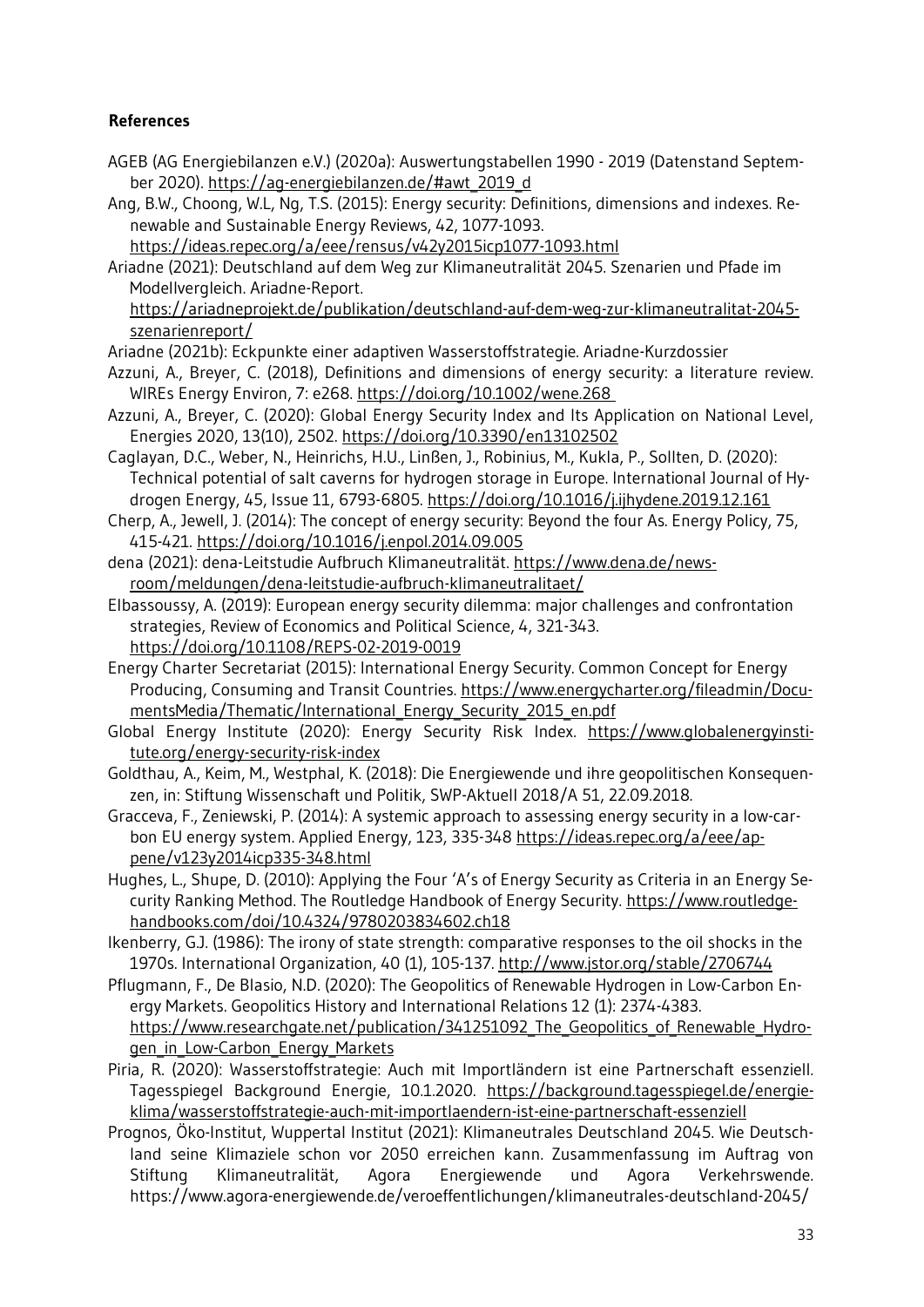- Van de Graaf, T., Overland, I., Scholten, D., Westphal K. (2020): The new oil? The geopolitics and international governance of hydrogen. Energy Research & Social Science, 70. [https://www.sci](https://www.sciencedirect.com/science/article/pii/S2214629620302425)[encedirect.com/science/article/pii/S2214629620302425](https://www.sciencedirect.com/science/article/pii/S2214629620302425)
- Vivoda, V. (2009): Diversification of oil import sources and energy security: A key strategy or an elusive objective? Energy Policy, 37 (11), 4615-4623. [https://doi.org/10.1016/j.en](https://doi.org/10.1016/j.enpol.2009.06.007)[pol.2009.06.007](https://doi.org/10.1016/j.enpol.2009.06.007)
- Westphal, K., Dröge, S., Geden, O. (2020): Die internationalen Dimensionen deutscher Wasserstoffpolitik. SWP-Aktuell 2020/A 37, 19.05.2020. [https://www.swp-ber](https://www.swp-berlin.org/10.18449/2020A37/)[lin.org/10.18449/2020A37/](https://www.swp-berlin.org/10.18449/2020A37/)
- Wietschel, M., Bekk, A., Breitschopf, B., Boie, I., Edler, J., Eichhammer, W., Klobasa, M., Marscheider-Weidemann, F., Plötz, P., Sensfuß, F., Thorpe, D., Walz, R. (2020): Chancen und Herausforderungen beim Import von grünem Wasserstoff und Syntheseprodukten. Fraunhofer ISI. [https://www.isi.fraunhofer.de/content/dam/isi/dokumente/cce/2020/policy\\_brief\\_wasser](https://www.isi.fraunhofer.de/content/dam/isi/dokumente/cce/2020/policy_brief_wasserstoff.pdf)[stoff.pdf](https://www.isi.fraunhofer.de/content/dam/isi/dokumente/cce/2020/policy_brief_wasserstoff.pdf)

World Energy Council (2020): Energy Trilemma Index.<https://trilemma.worldenergy.org/>